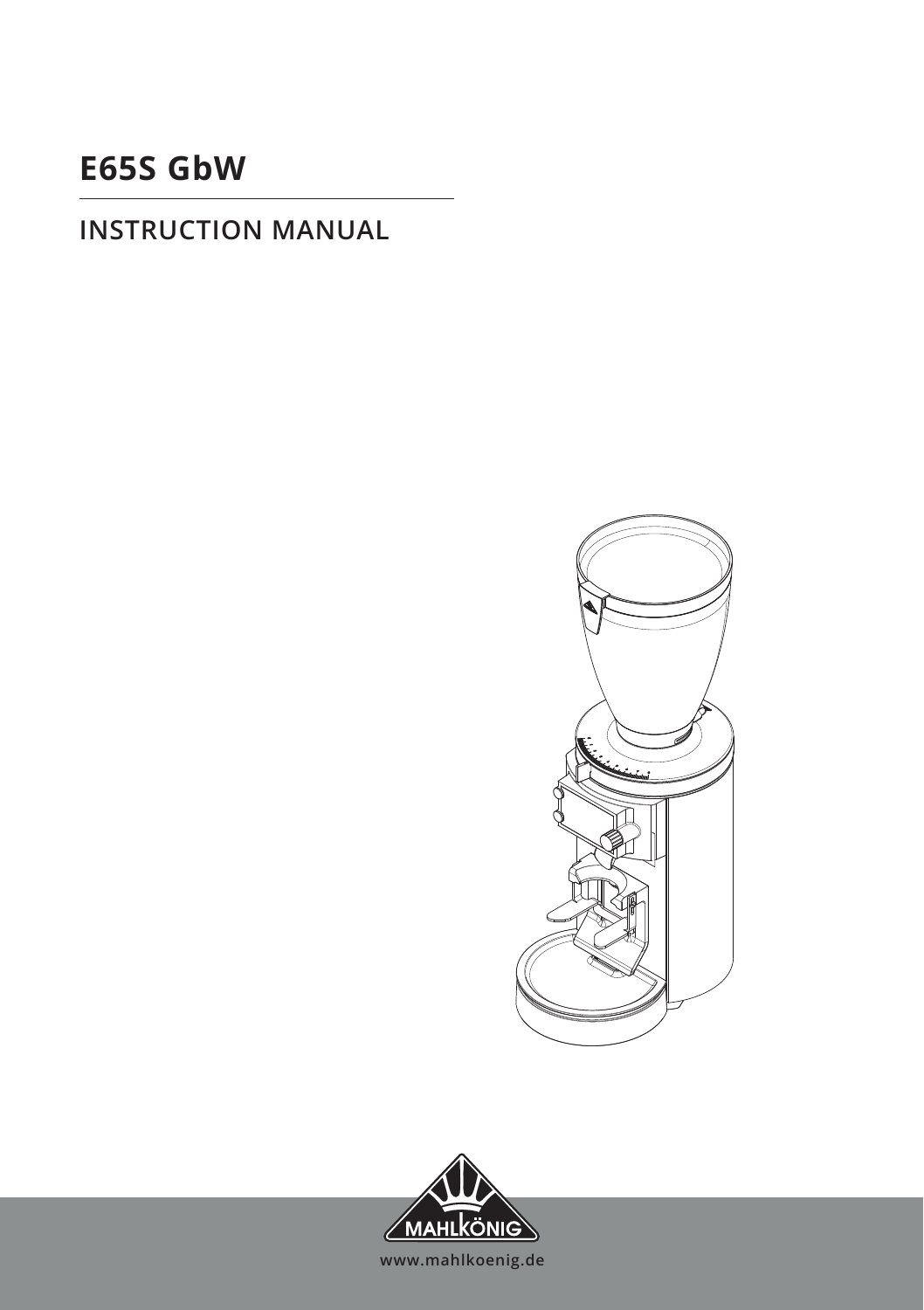# **Overview**

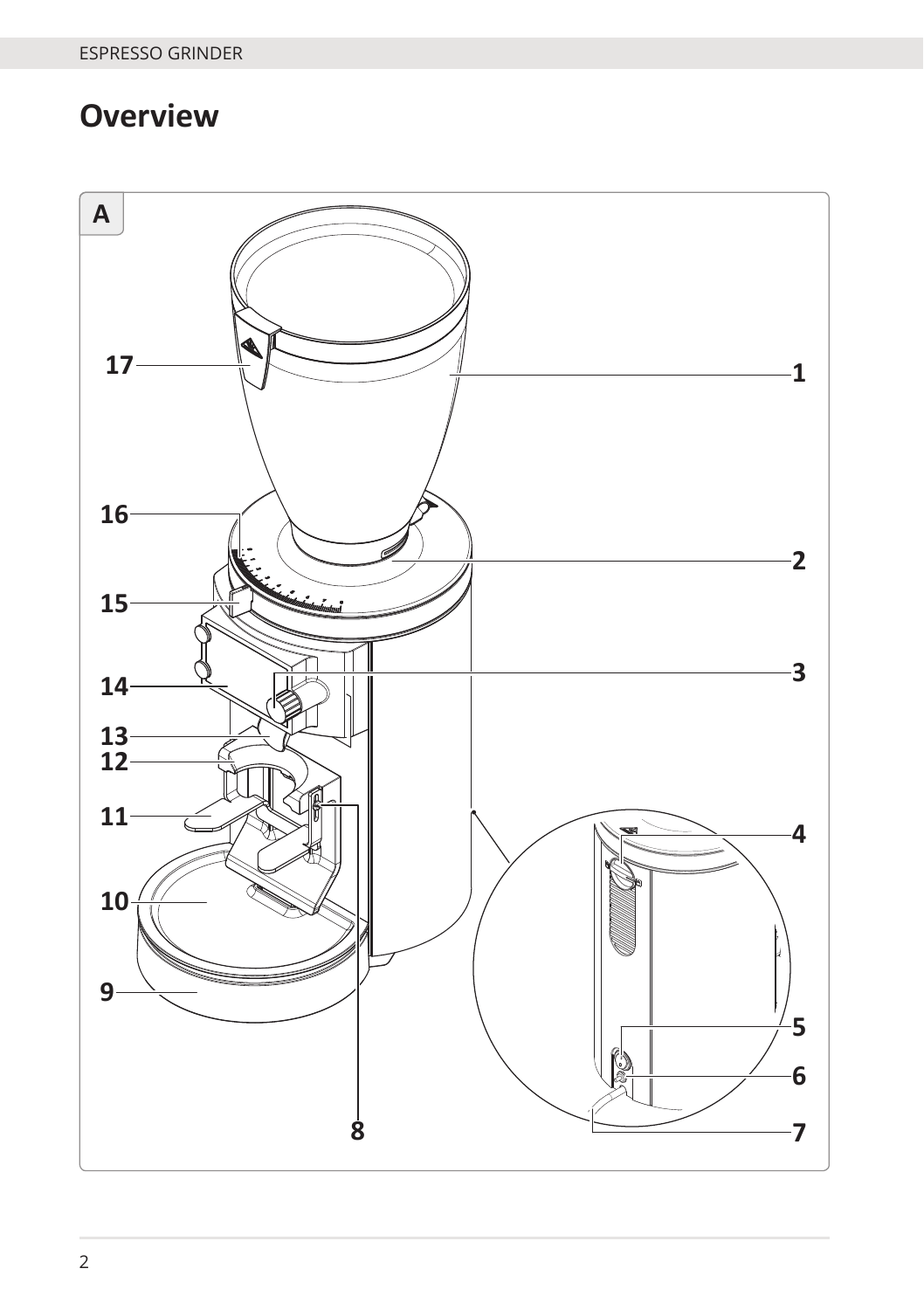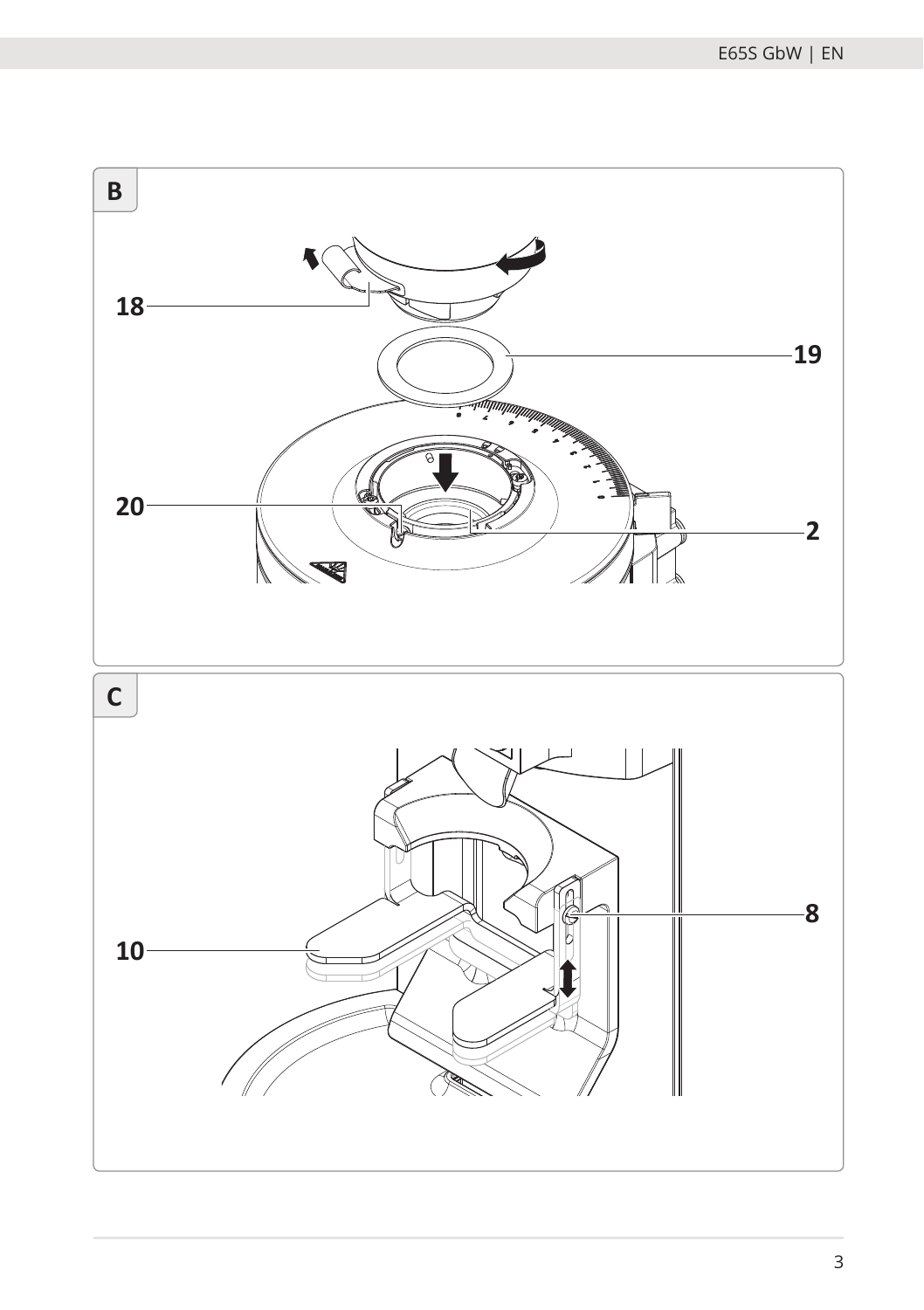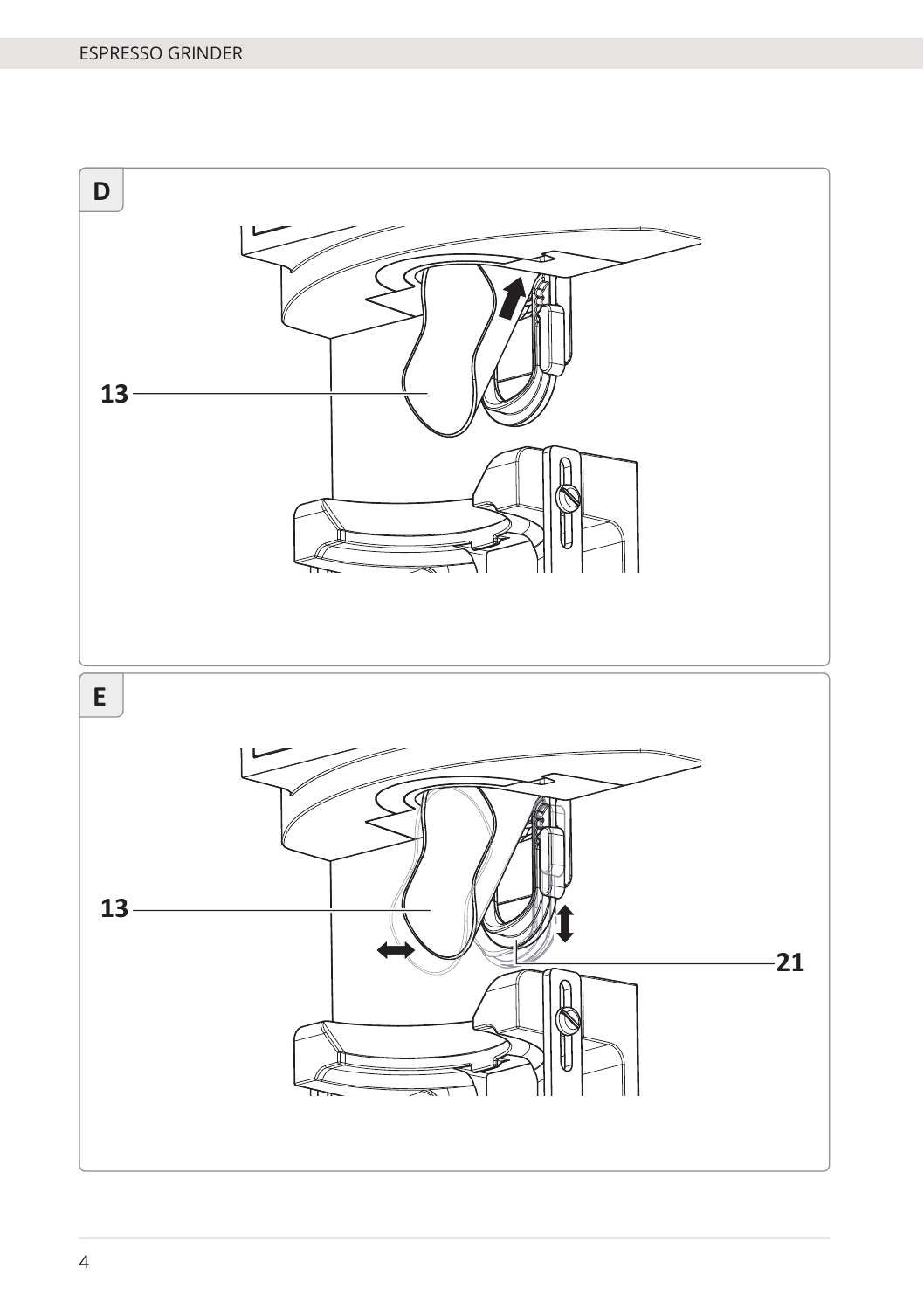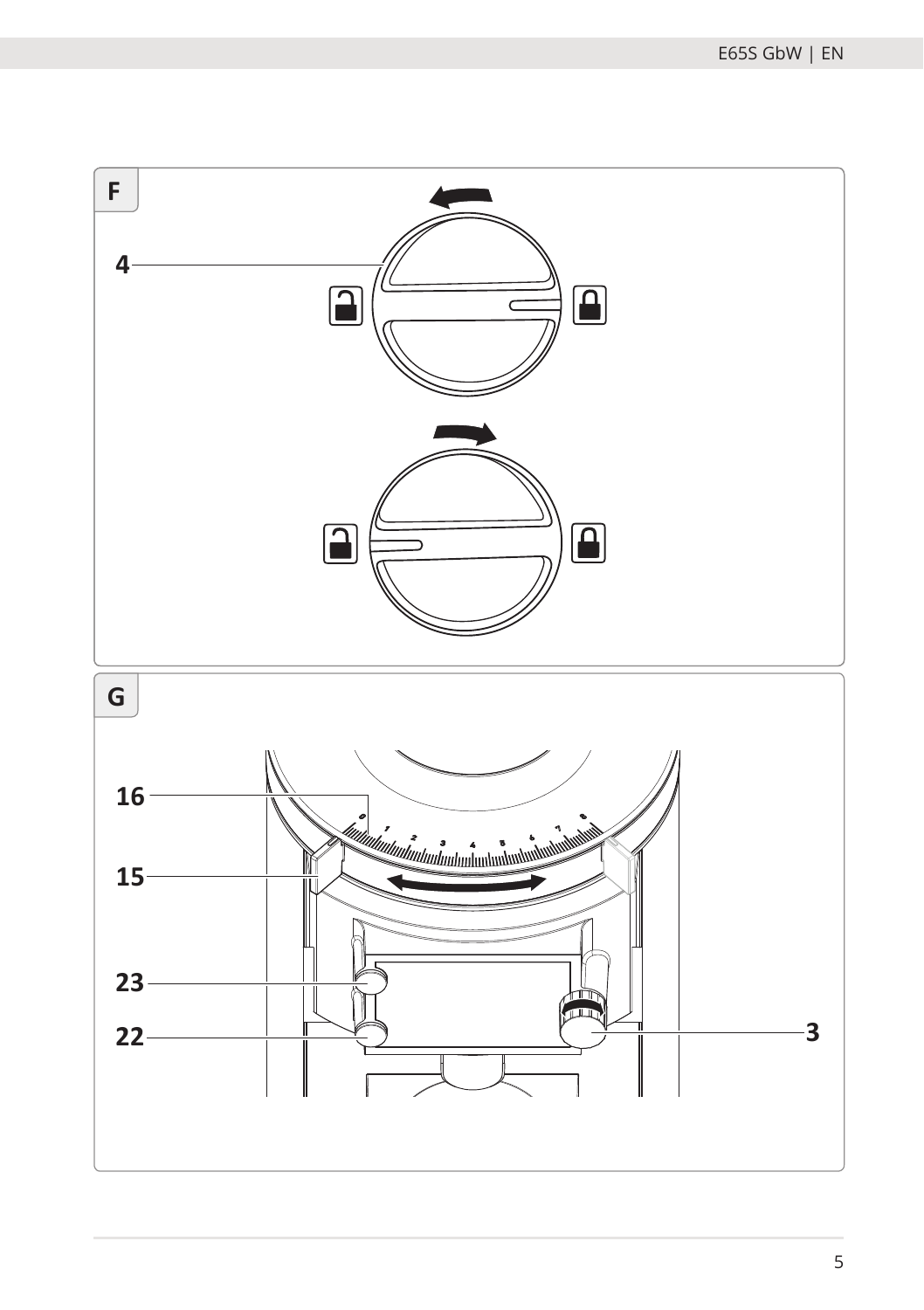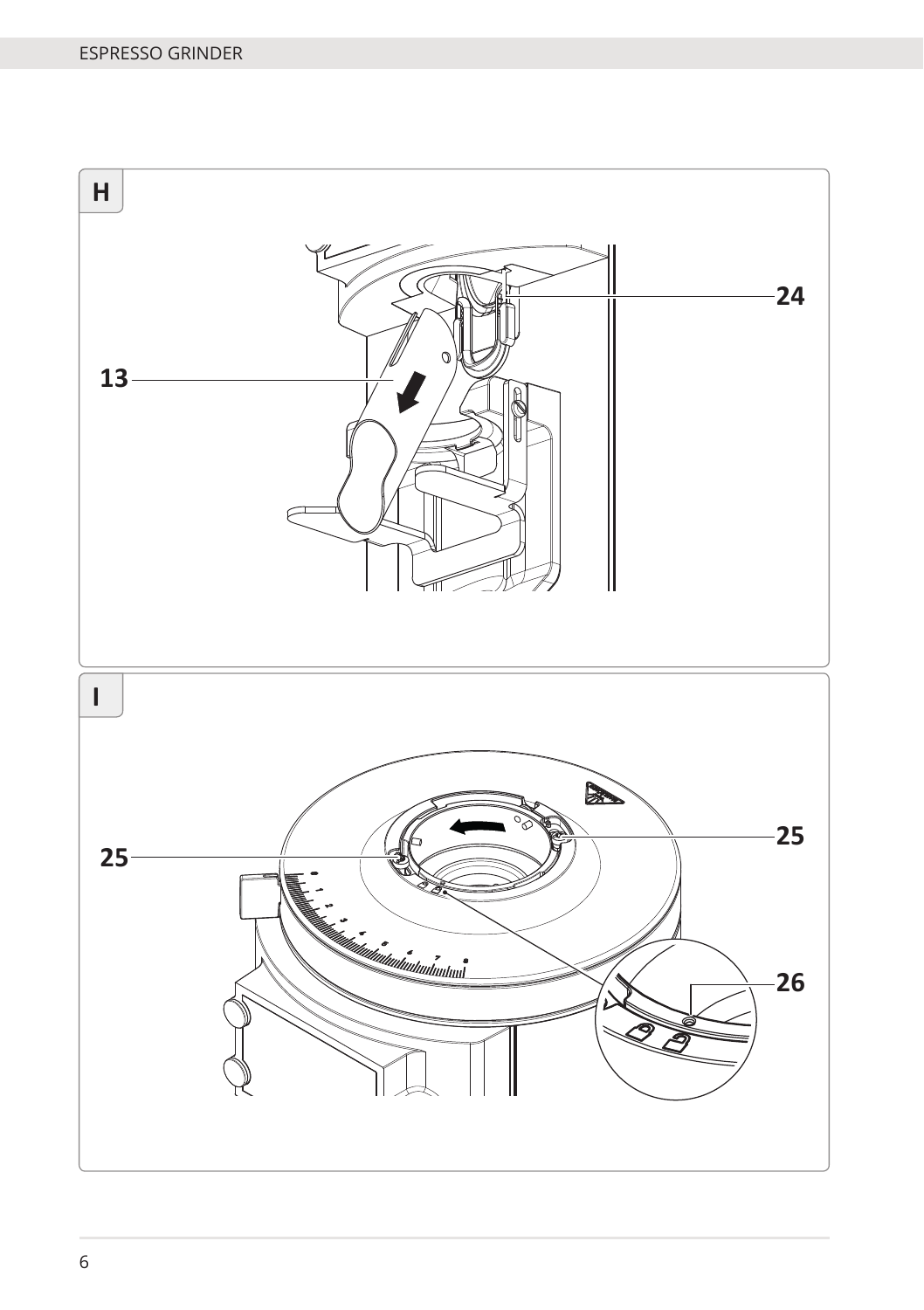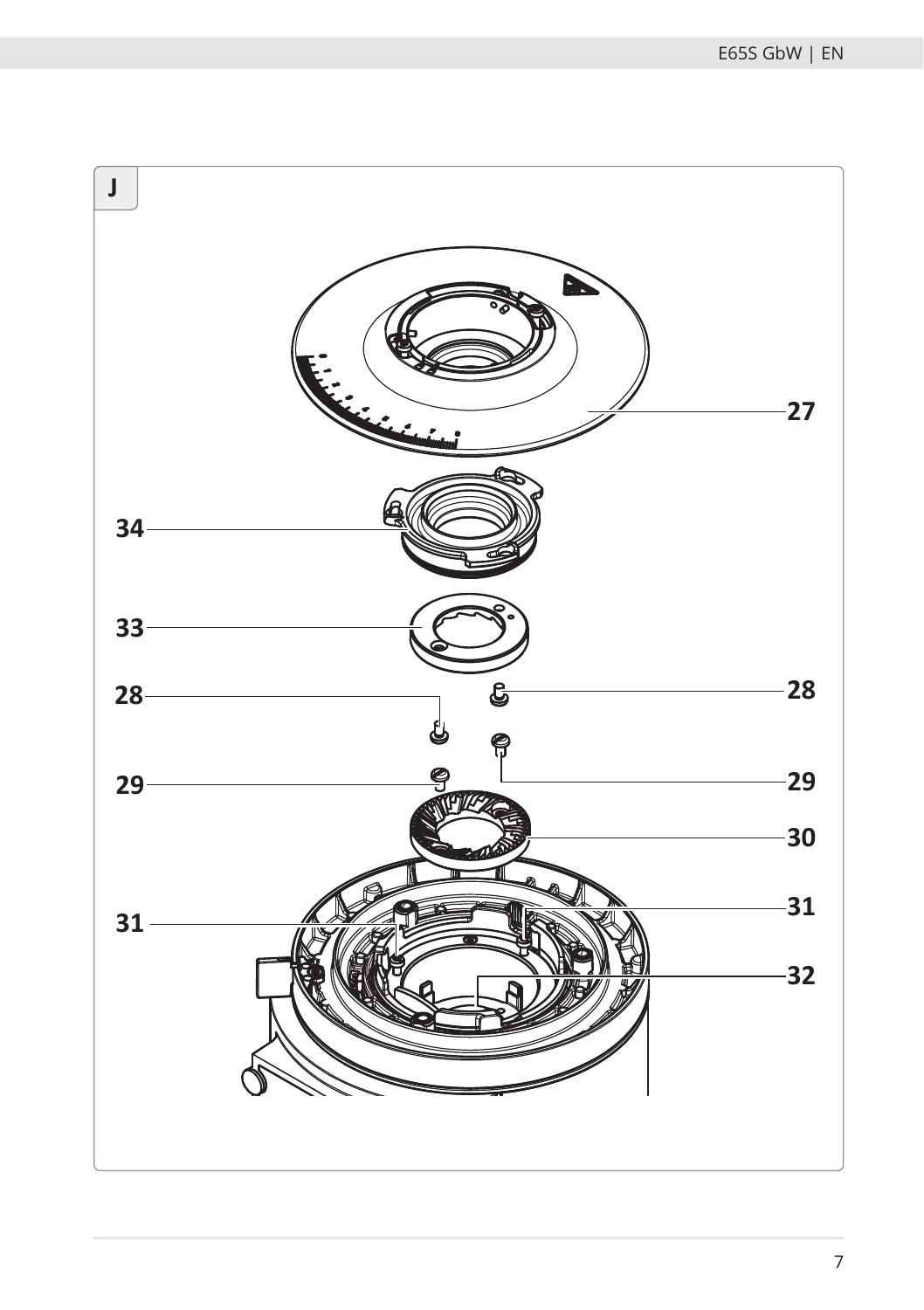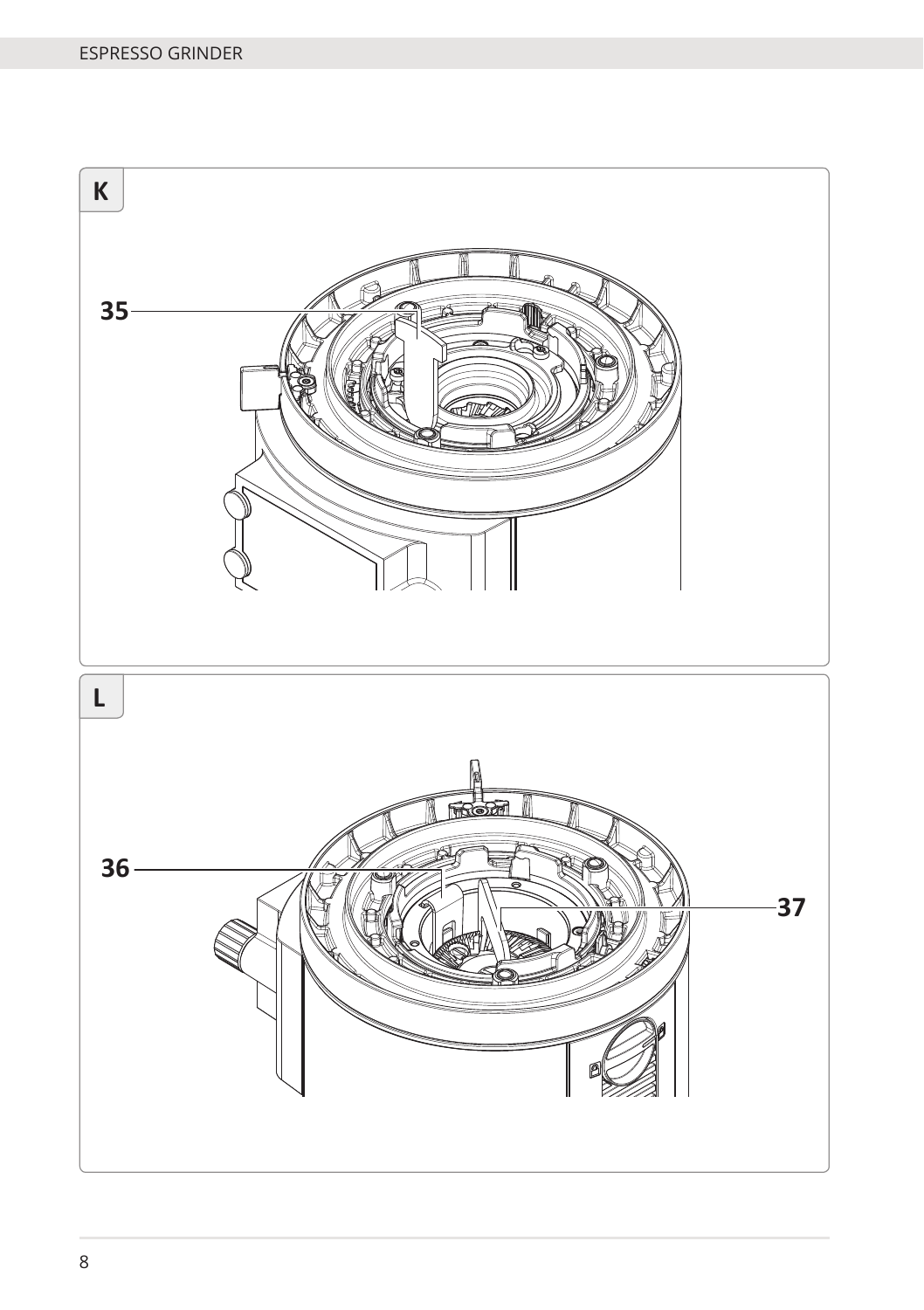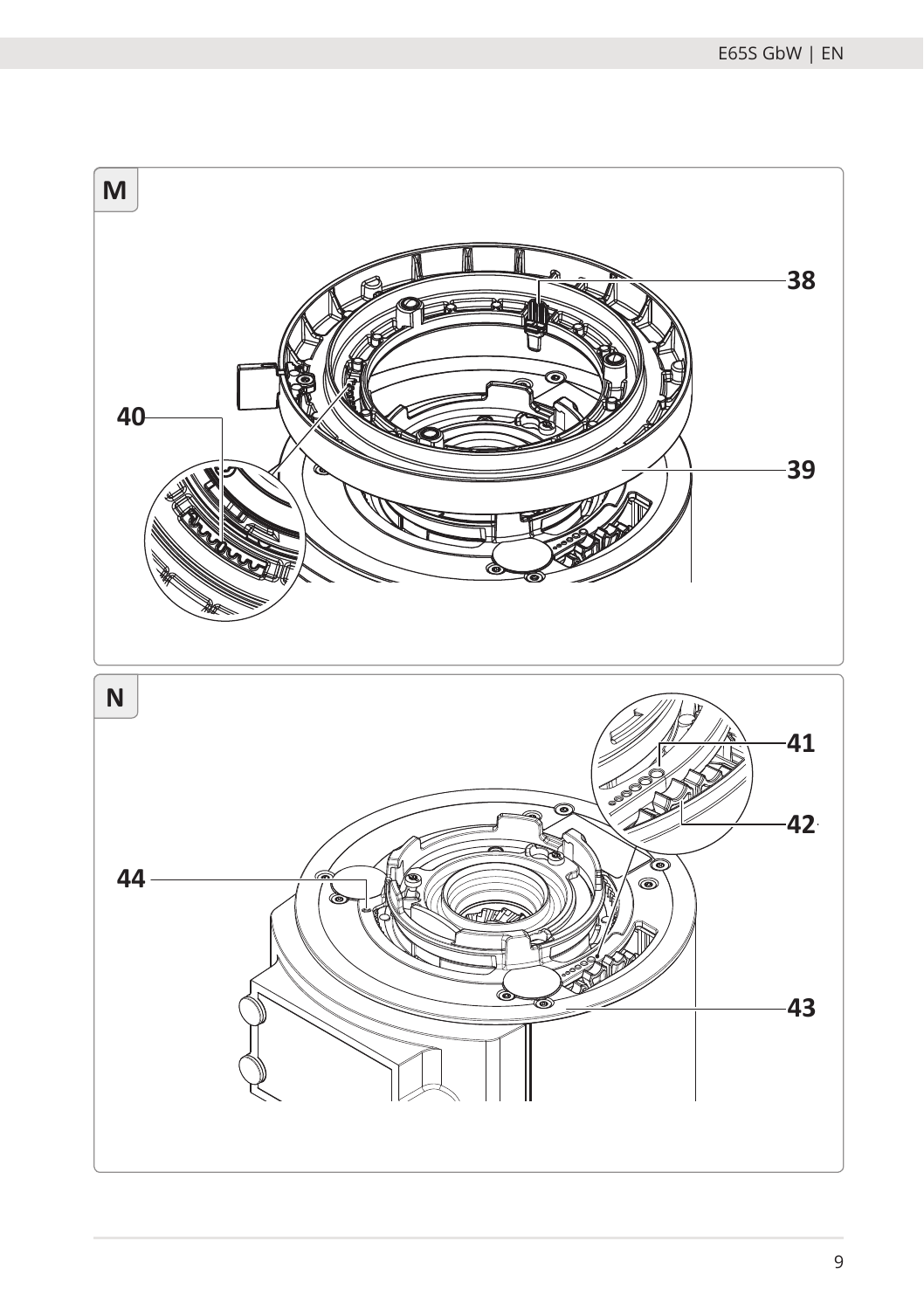### **Scope of delivery**

| No.            | <b>Designation</b>                                                 | Ν      |
|----------------|--------------------------------------------------------------------|--------|
| 1              | Bean hopper (with lid)                                             | 2      |
| $\overline{2}$ | Bean hopper intake                                                 | 2      |
| 3              | Controller                                                         | 2      |
| 4              | Grinding degree lock                                               | 2      |
| 5              | On/Off switch                                                      | ă      |
| 6              | Release button (Thermal<br>overcurrent circuit-breaker)            | ă      |
| 7              | Power cable                                                        | ă      |
| 8              | Screw for adjusting the porta-<br>filter support (left and right), | ă<br>ă |
|                | 2x                                                                 | ă      |
| 9              | Weighing scale cover                                               | ă      |
| 10             | Collecting tray                                                    |        |
| 11             | Portafilter support                                                | ă      |
| 12             | Portafilter intake                                                 |        |
| 13             | Spout                                                              | ă      |
| 14             | Display                                                            | ă      |
| 15             | Grinding degree slider                                             | L      |
| 16             | Grinding degree scale                                              | L      |
| 17             | Clip for the type of bean used                                     | L      |
| 18             | Slider                                                             | ۷      |
| 19             | Rubber ring                                                        | L      |
| 20             | Locking screw for the bean                                         |        |
| 21             | hopper                                                             |        |
| 22             | Spout guide<br>Lower button                                        |        |
|                |                                                                    |        |
| 23             | Upper button                                                       |        |
| 24             | Rescue button                                                      |        |

Locking screws grinder lid

### **No. DesignaƟ on** Lock/unlock grinder lid Grinder lid Screws to the fixed burr Screws to the rotary burr Rotary burr Locking screws for the fix burr flange Burr carrier Fixed burr Fix burr flange Flapper Locking tool for changing burrs Removal tool for changing burrs Adjustment ring lock Adjustment ring Adjustment ring marker Vernier scale Dial zero adjustment burr

- Intermediate plate
- Intermediate plate marker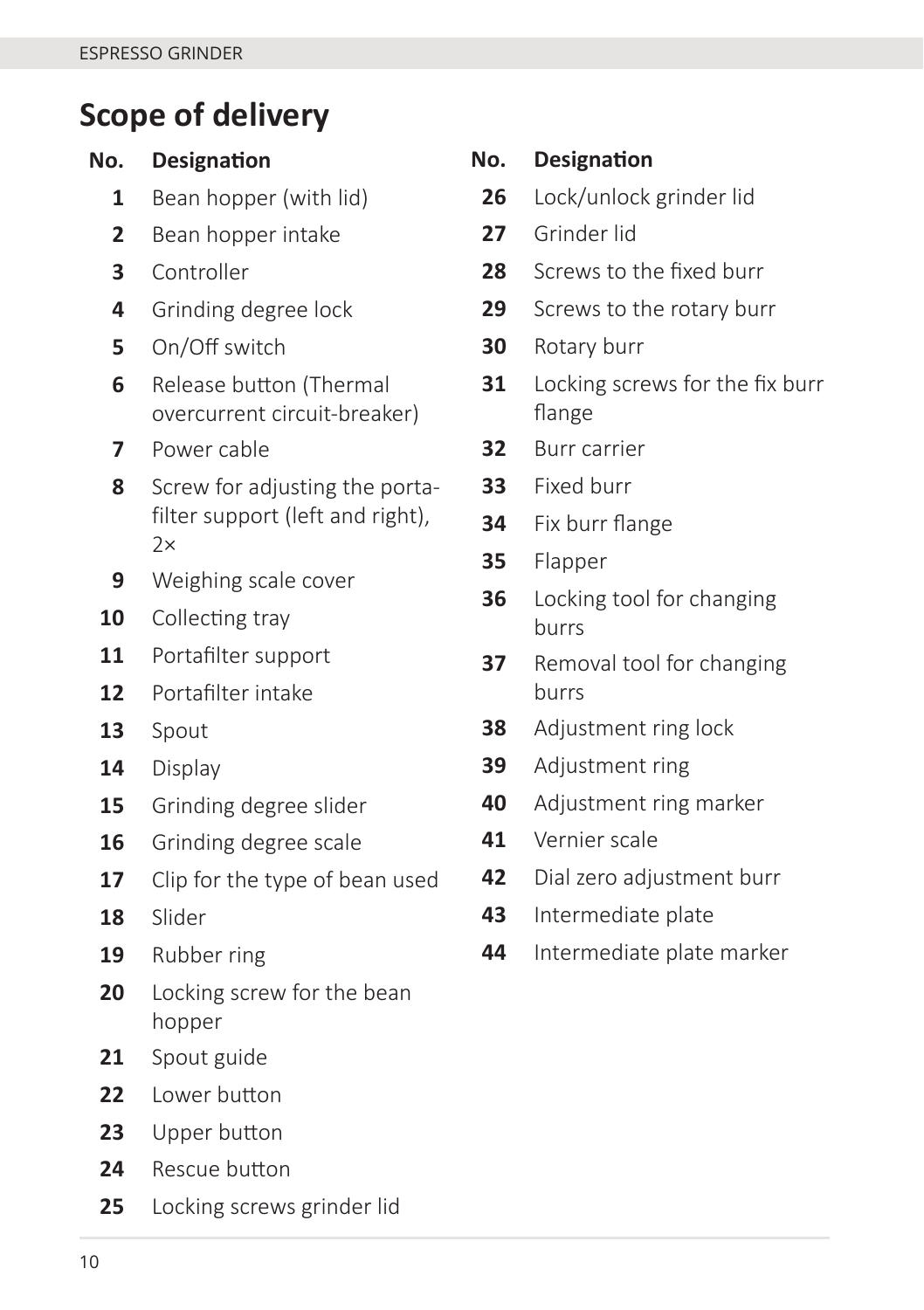# **Contents**

| Overview                                                                             |
|--------------------------------------------------------------------------------------|
| Scope of delivery  10                                                                |
| General 12                                                                           |
| Reading and retaining<br>the operating manual  12<br>Explanation of symbols used  12 |
| Safety 14                                                                            |
|                                                                                      |
| Intended use  14                                                                     |
| Safety information  14                                                               |
| Before using for the first time 17                                                   |
| Functioning and basic settings  17                                                   |
| Checking the grinder and                                                             |
| scope of delivery 17                                                                 |
| Setting up the grinder and inserting<br>the bean hopper  18                          |
|                                                                                      |
| Setting up the portafilter support                                                   |
| Activating portafilter detection  19                                                 |
| Recording portafilters  20                                                           |
|                                                                                      |
| Operation  22<br>Adding espresso beans 23                                            |
| Switching on the grinder  23                                                         |
| Setting the grinding degree  23                                                      |
|                                                                                      |
| Selecting recipes based on<br>weight/time 24                                         |
| Assigning recipes based on<br>weight/time 24                                         |
| Setting or changing the grinding                                                     |
| weight/time 24<br>Starting grinding  26                                              |

| Interrupting grinding  27                                      |  |
|----------------------------------------------------------------|--|
| Rescue button grinding 27                                      |  |
| Changing the type of espresso beans 27                         |  |
| Using the main menu  29                                        |  |
| Display/navigation symbols  29                                 |  |
| Accessing and leaving                                          |  |
| the main menu 30                                               |  |
| Cleaning31                                                     |  |
| Cleaning the grinder installation                              |  |
|                                                                |  |
| Cleaning the casing 32                                         |  |
| Cleaning the spout system 32                                   |  |
| Cleaning the bean hopper  33                                   |  |
| Cleaning the grinding mechanism<br>with GRINDZ <sup>™</sup> 34 |  |
| Cleaning the grinding mechanism                                |  |
| Cleaning the flapper  36                                       |  |
| Maintenance  37                                                |  |
| Changing the burrs  37                                         |  |
| Adjusting the burrs  38                                        |  |
| Changing the flapper  38                                       |  |
| Calibrating the weighing scale 39                              |  |
| Troubleshooting  40                                            |  |
| Technical data 45                                              |  |
| Disposal  46                                                   |  |
| Disposing of the packaging 46                                  |  |
| Disposing of the grinder  46                                   |  |
| Maintenance and service46                                      |  |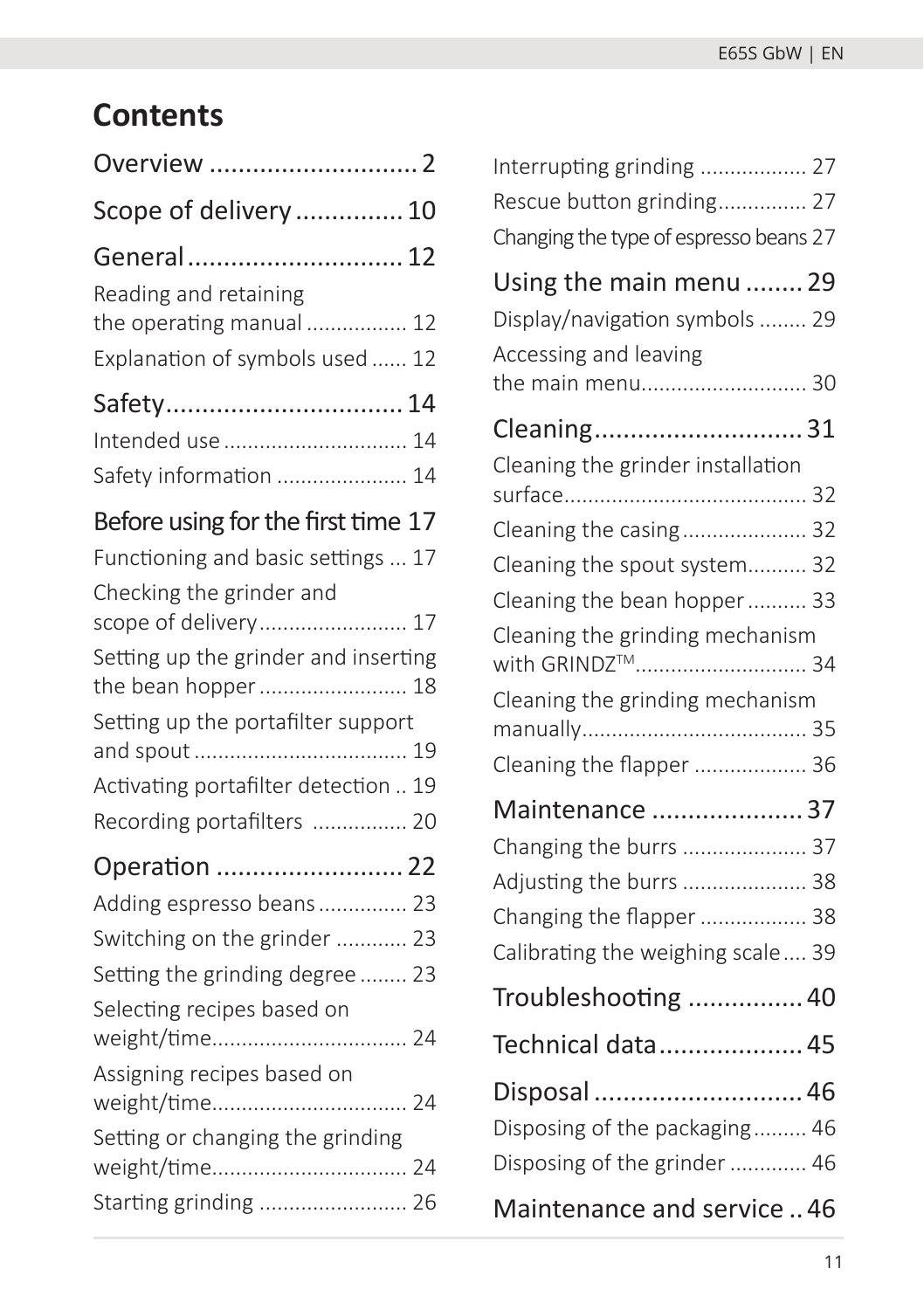### **General**

### **Reading and retaining the operating manual**



Before you start using the E65S GbW espresso grinder, carefully read through this operating manual and the safety information. Only then will you be able to use the E65S GbW espresso grinder safely and without danger. The operating manual is based on the

standards and regulations in force in the European Union. Please also observe the guidelines and laws of the respective country if abroad.

For better clarity, the E65S GbW espresso grinder shall be referred to hereinafter simply as "grinder".

Please keep the operating manual safe for later queries.

Please also hand the operating manual on to subsequent owners and users of the grinder.

### **Explanation of symbols used**

The following symbols and signal words are used in this operating manual, on the grinder and on the packaging.

### **WARNING!**



This signal word/symbol indicates a danger with a moderate degree of risk, which can lead to death or serious injury if not avoided.

### **CAUTION!**



This signal word/symbol indicates a danger with a low degree of risk, which can lead to minor or moderate injury if not avoided.

### **NOTE!**

This signal word warns of possible material damage.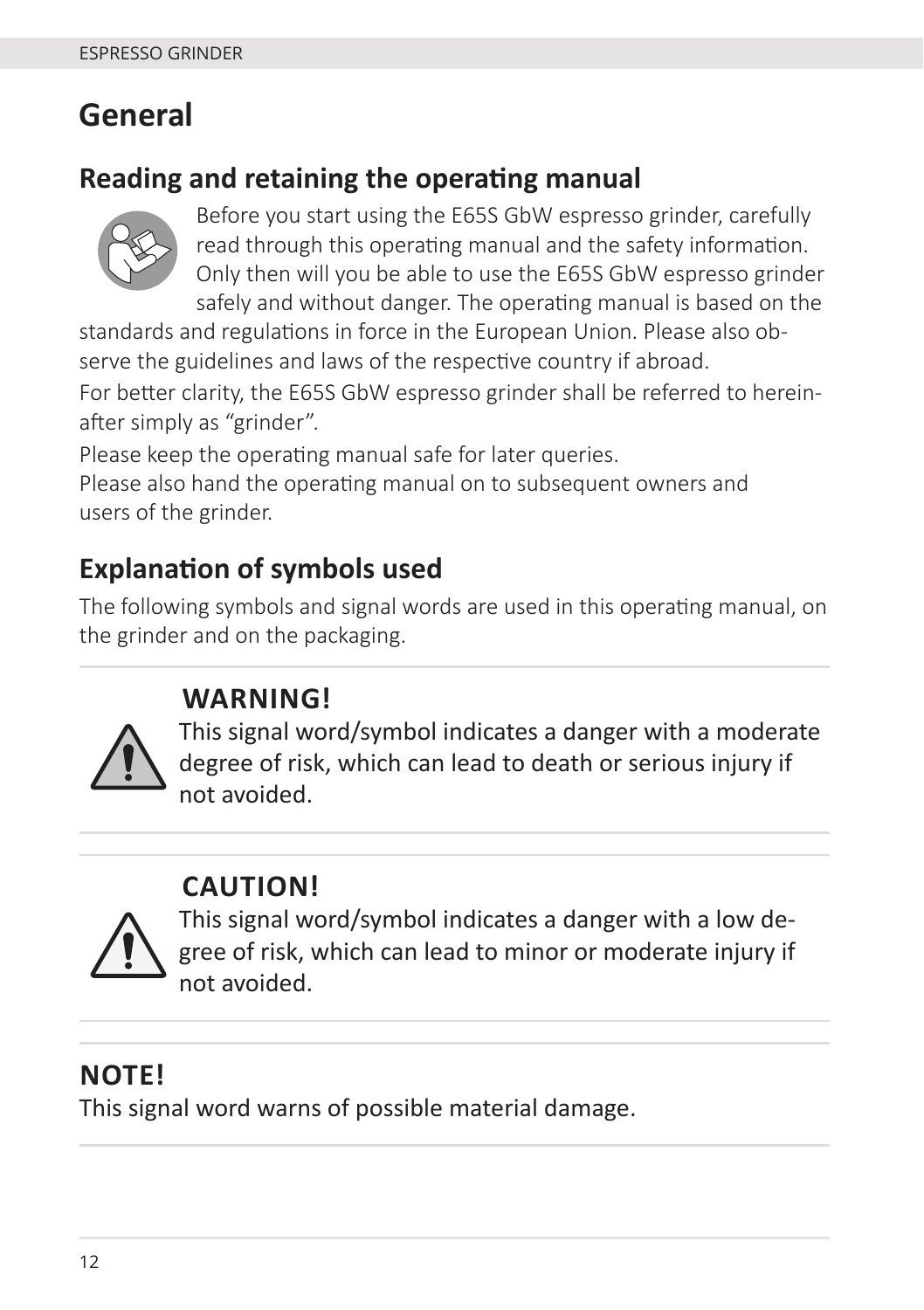

This symbol provides you with important information concerning operation or handling.



Declaration of Conformity:

Products marked with this symbol fulfil all applicable community provisions of the European Economic Area.



ETL Listed seal of approval:

Products marked with this symbol meet the requirements of electrical product safety in the United States of America.



Products marked with this symbol meet the criteria required by the NSF (National Sanitation Foundation) regarding cleanliness and hygiene in the food industry.



Products marked with this symbol are only permitted for use indoors.



This symbol indicates a risk of electric shock.



This symbol indicates that the grinder conforms to protection class I.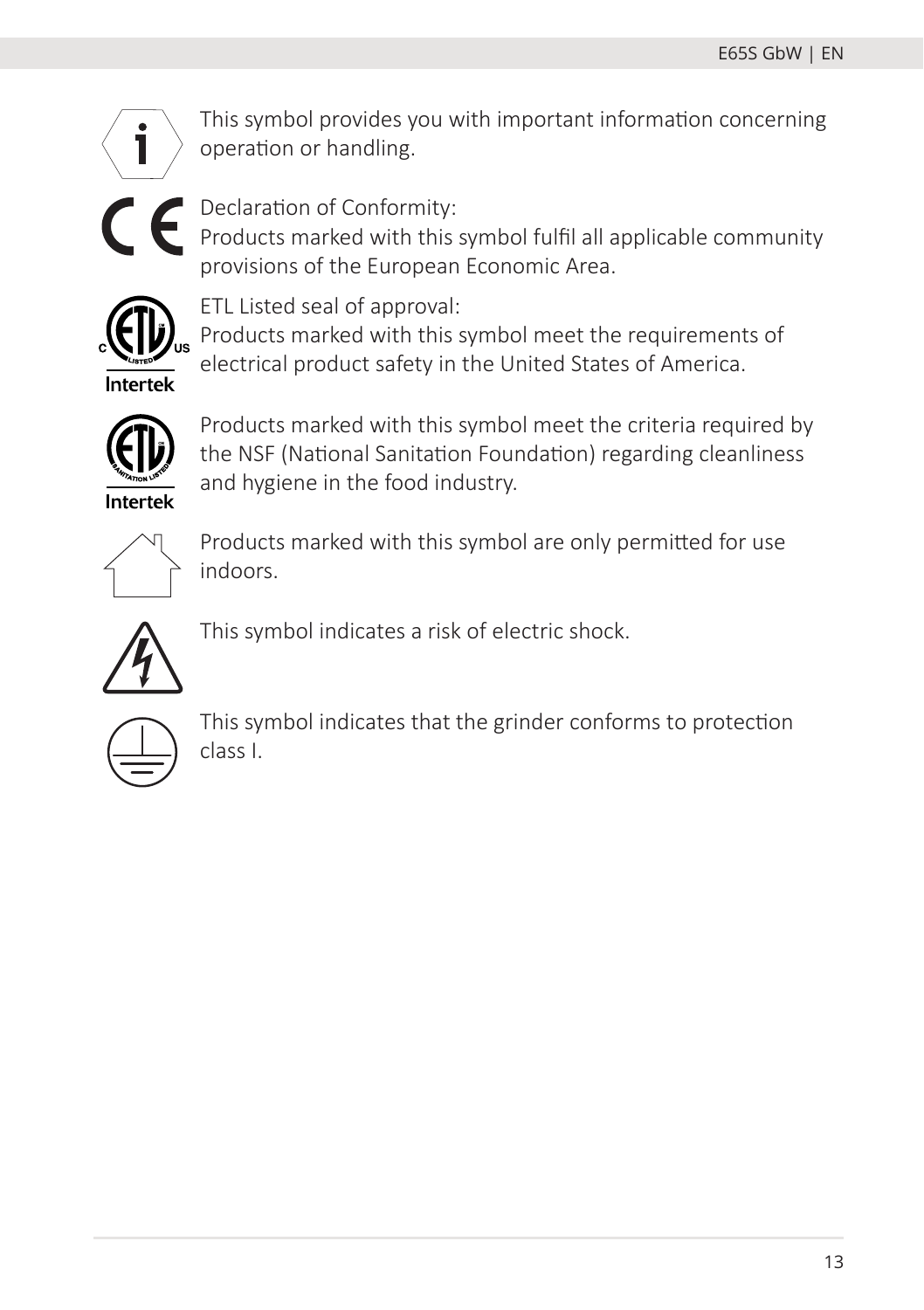# **Safety**

### **Intended use**

The grinder is only suitable for grinding whole roast espresso beans. Do not use the grinder to grind other products or objects.

The grinder is intended for commercial use but not for continuous mass production. The grinder may only be serviced by trained personnel. It may, however, be operated by other persons in a place where use is supervised. Any other use is not considered to comply with the intended use and can result in material damage or even personal injury. Do not make any modifications to the grinder. The manufacturer or supplier cannot be held liable for any injury or damage resulting from failure to comply with the safety instructions.

### **Safety information**

# **WARNING!**

#### **Danger of electric shock!**

Improper use, incorrect electrical installation or an excessively high voltage can all lead to electric shock.

- Connect the grinder only if the mains voltage of the socket complies with the information indicated on the type plate.
- Connect the grinder only to a socket with good accessibility, so that you can disconnect it quickly from the power supply in the event of a fault.
- $-$  Do not use the grinder if you notice any visible damage or if the power cable or plug is faulty.
- If the grinder power cable is damaged, it must be replaced by the manufacturer or by qualified personnel in order to avoid hazards.
- $-$  Do not operate the grinder without an earthed connection.
- Connect the grinder only to a power supply with a 16 A-slow back-up fuse or a 15 A load fuse (USA). Have the 16 A-slow back-up fuse or 15 A load fuse fitted by a qualified electrician if the power connection at the installation location of the grinder is not protected in this way.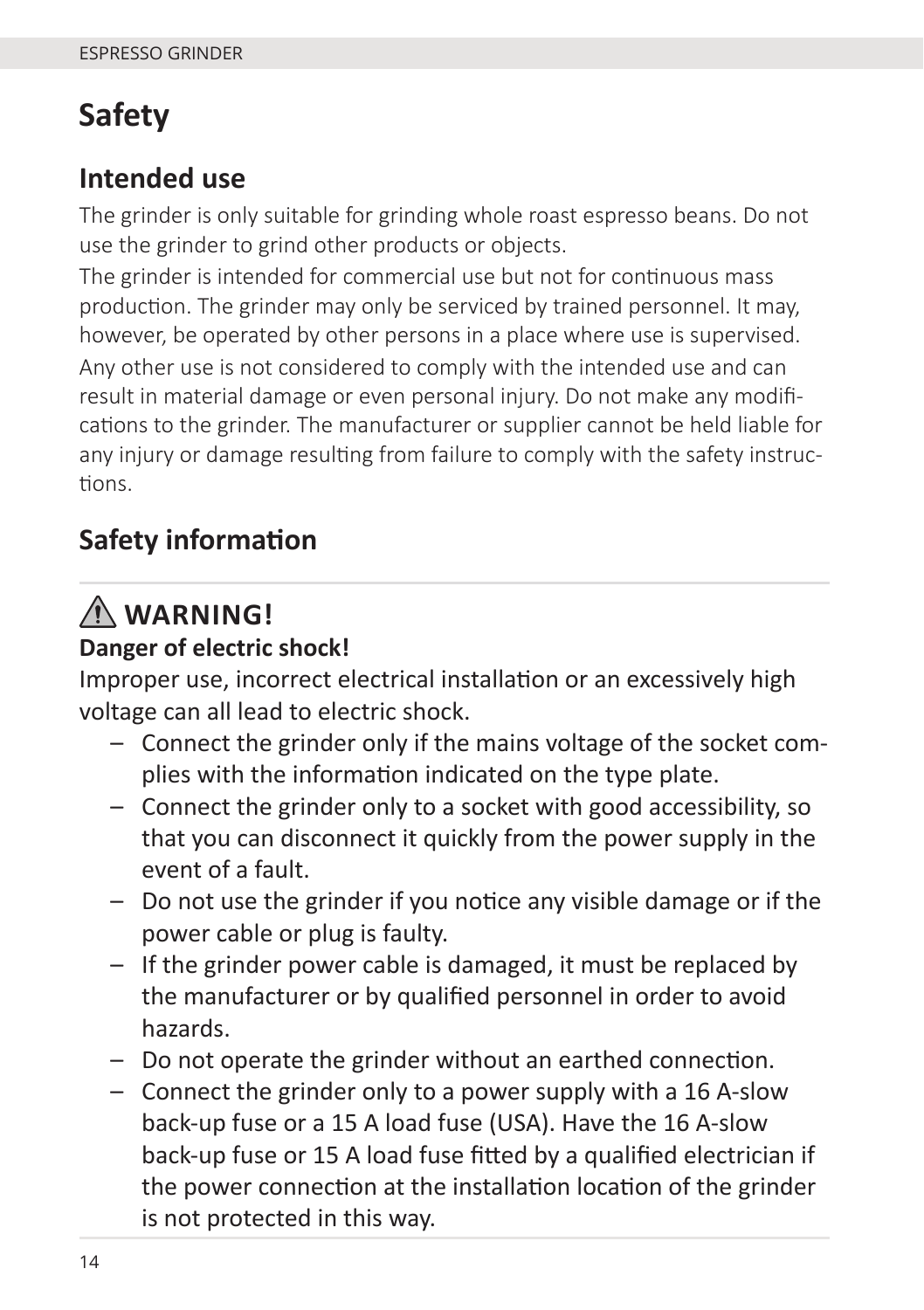- $-$  Install the grinder only in locations where handling of the grinder can be supervised by trained personnel.
- Do not operate the grinder above an altitude of 2000 metres.
- Do not immerse the grinder or the power cable/mains plug in water or any other liquids.
- Do not clean the grinder with a water jet.
- Do not clean the grinder with compressed air (e.g. with a compressed air gun).
- Never touch the mains plug with wet hands.
- Never unplug the mains plug from the wall socket by pulling on the power cable; always grip the plug itself.
- Never use the power cable as a handle to carry the grinder.
- Keep the grinder and power cable/mains plug away from open flames and hot surfaces.
- Do not lay the power cable in such a way that it could create a tripping hazard.
- Do not bend the power cable and do not place it over sharp edges.
- Use the grinder in indoor areas only. Never operate the grinder in damp rooms or in the rain.
- Keep children away from the grinder.
- Ensure that children do not insert any objects into the grinder.
- If you are not currently using the grinder, if you are cleaning it or if a fault occurs, switch the grinder off and remove the mains plug from the socket.
- Do not open the grinder casing; leave repairs to the experts. If repairs are required, please contact a specialist workshop. In the event of unauthorised repairs, faulty connection or incorrect operation, all liability and guarantee claims are excluded. Only parts that comply with the original appliance specifications may be used for repairs. This grinder contains electrical and mechanical parts that are essential for protection against potential hazards.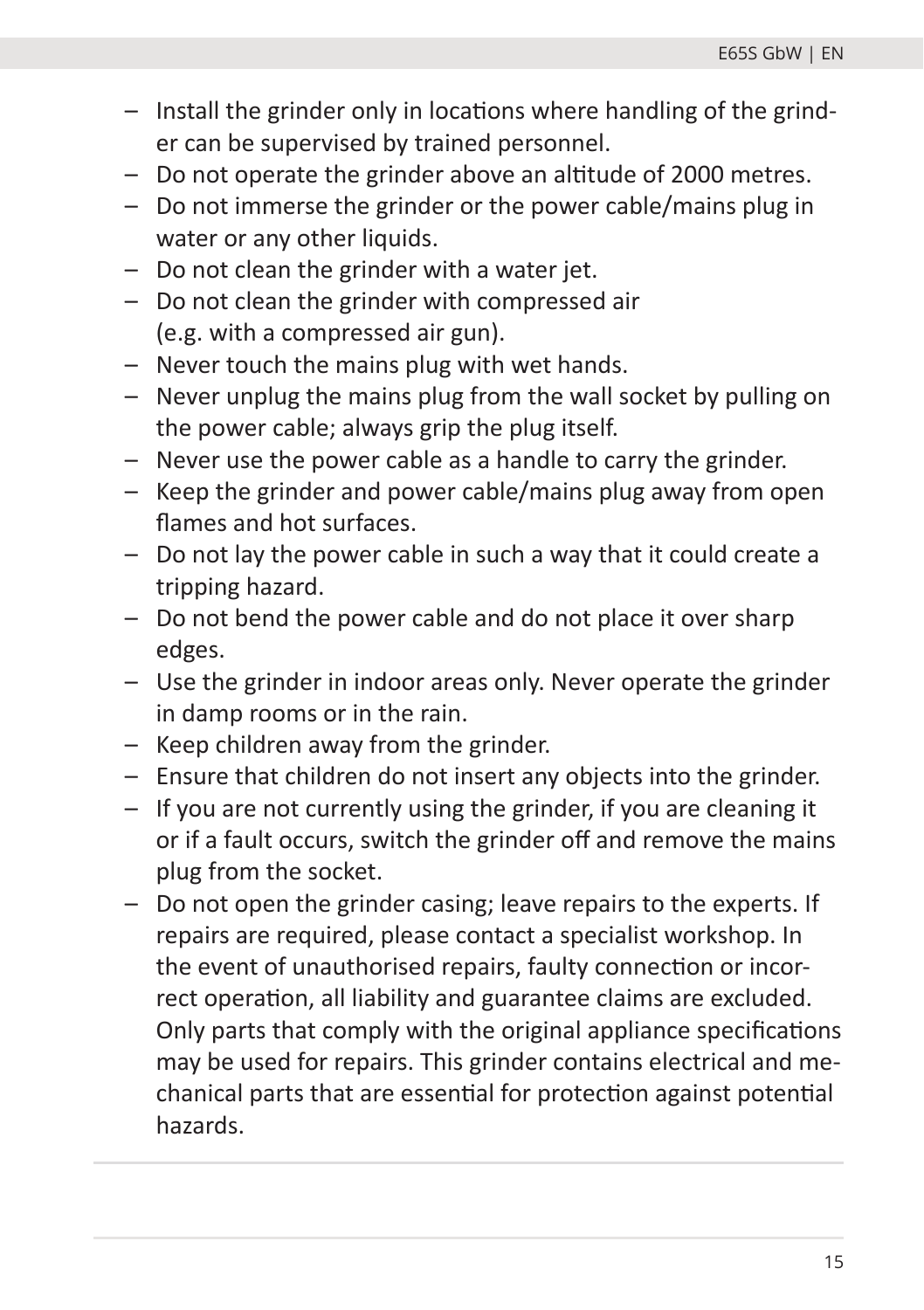# **WARNING!**

**Danger for children and persons with reduced physical, sensory or**  mental capacities (e.g. some disabled persons, older persons with limited physical and mental abilities) or a lack of experience and **knowledge (e.g. older children).**

- The grinder is not intended for use by children or people with limited physical, sensory or mental abilities or a lack of experience and knowledge. Children are not permitted to play with the grinder.
- $-$  Do not leave the grinder unsupervised when in operation.
- $-$  Do not let children play with the packaging film. Children can become entangled in it while playing and may suffocate.
- Do not let children play with the small parts. They can be life-threatening if swallowed.

# $\Lambda$  CAUTION!

#### **Risk of tipping and injury!**

Incorrect handling of the grinder can result in injury.

- $-$  Position the power cable so that nobody can become entangled in it and cause the grinder to fall.
- Place the grinder on a level and stable surface to prevent it from falling off.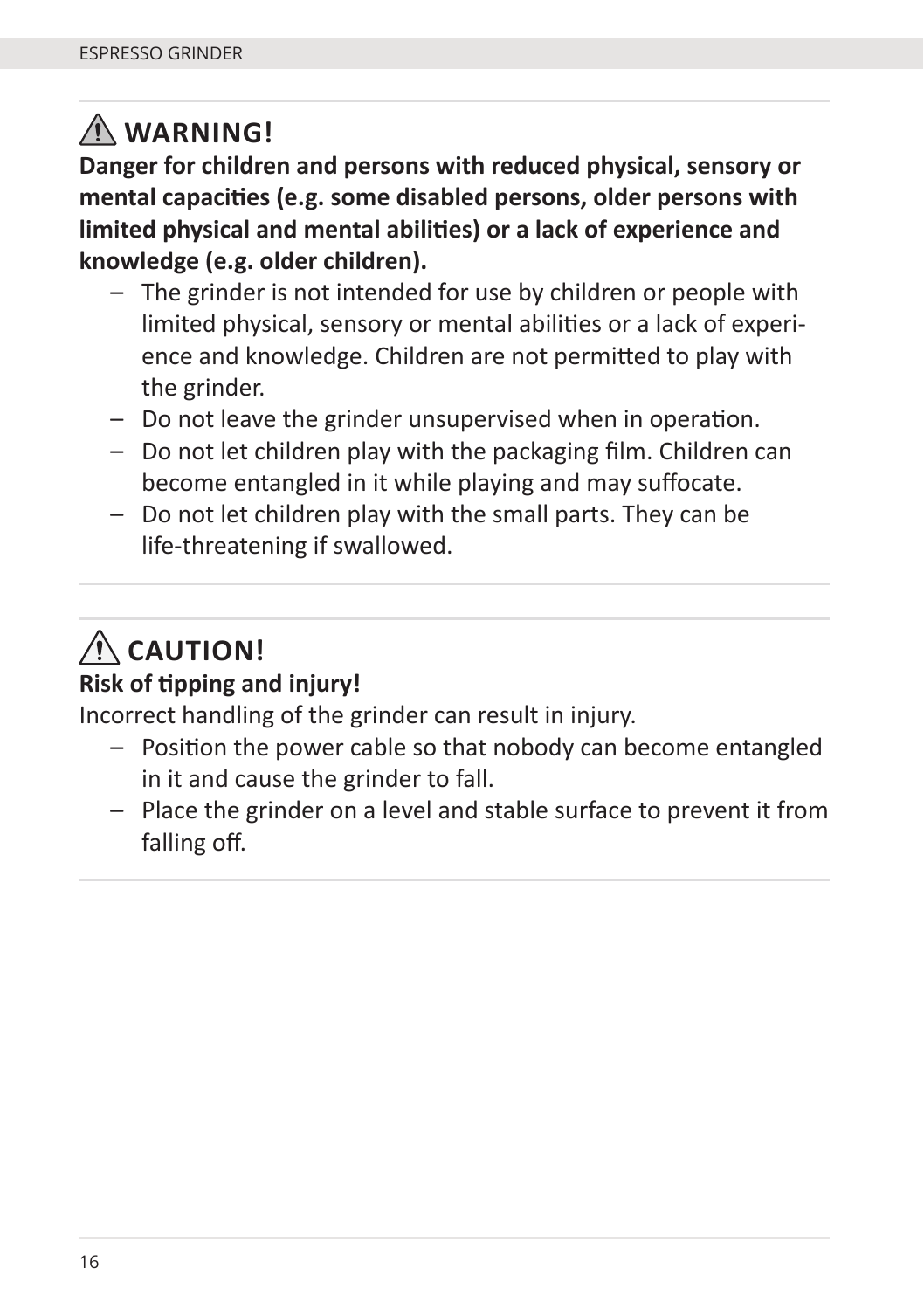## **Before using for the first time**

### **Functioning and basic settings**

The grinder has grind-by-weight (GbW) technology for dosing by weight control in real-time. It also has a Disc Distance Detection (DDD) function, which enables the grinding degree to be set based on the distance between the burrs. Portafilter Detection (PFD) allows different portafilters to be automatically recognised by their weight after insertion into the grinder (see chapter "Detecting portafilters"). Once the grinder has recognised the portafilter, you can select the dosage quantity.

The quantity of ground coffee dispensed per shot, i.e. the dosage quantity, is determined by the grinder based on the grinding weight or the grinding time.

The user can specify up to six different recipes (grinding weights/times) and also has the option of controlling the grinding weight/time manually (manual grinding).

The grinding process starts automatically when the portafilter is inserted and ends either automatically after the specified grinding weight/time has been reached or when the portafilter is removed.

2 shots and manual grinding are set as the default on delivery.



Single shot: 12 g (approx. 3 seconds\*)



Double shot: 18 g (approx. 4.5 seconds\*) Manual grinding: ends automatically when the

portafilter is removed from the portafilter intake.

\*The grinding time depends on the selected espresso bean type, the grinding degree selected and the mains frequency (see the section "Technical data").

### **Checking the grinder and scope of delivery**

# **NOTE!**

#### **Risk of damage!**

The grinder may be damaged if the packaging is opened carelessly with a sharp knife or other pointed objects.

– Be very careful when opening.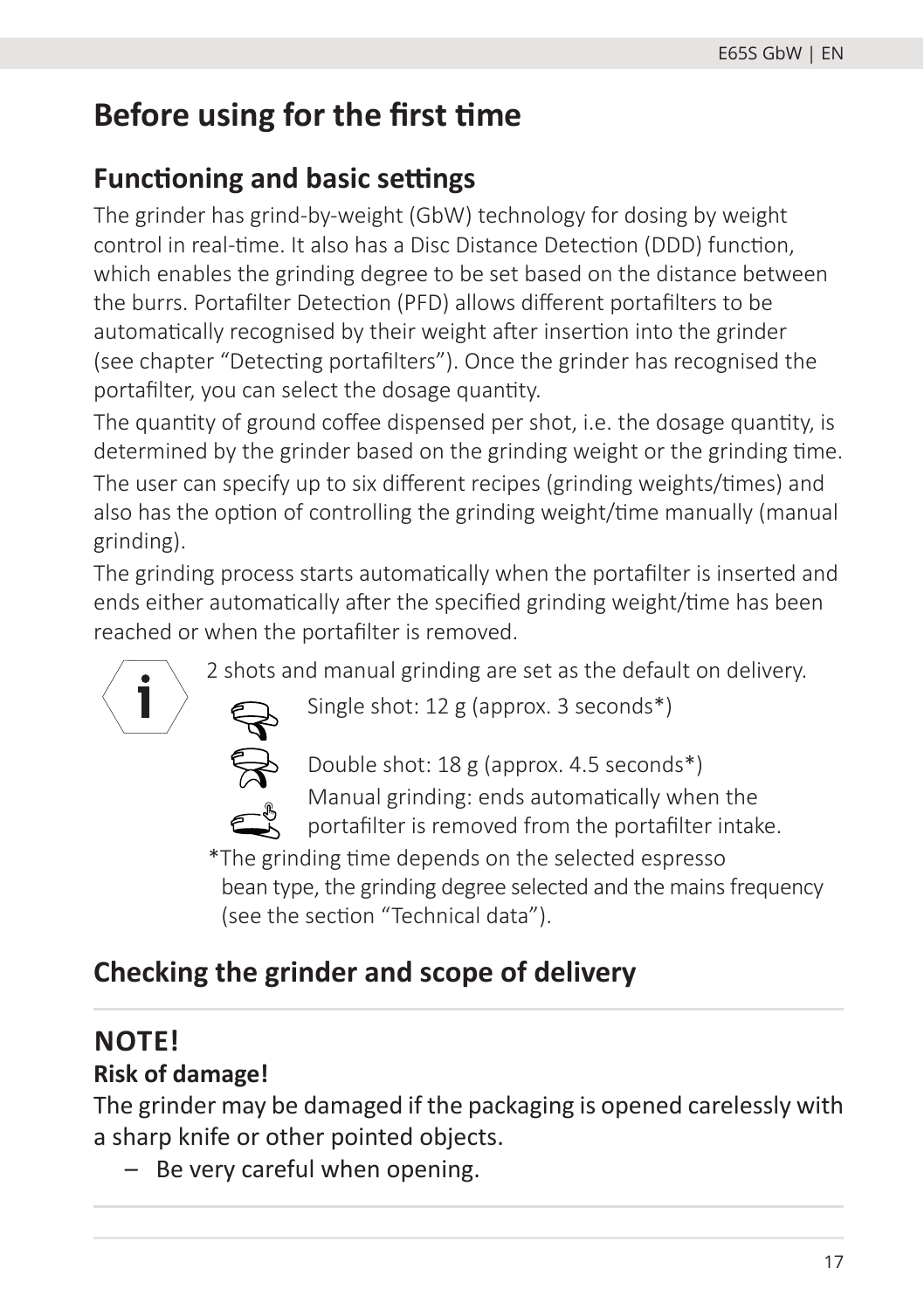- 1. Remove the grinder from its packaging.
- 2. Check if the delivery is complete (see **Fig. A, B, E, G, H, I, J, K, L, M,** and **N**).
- 3. Check for damage to the grinder or any of the individual parts. If damage is present, do not use the grinder. Contact your supplier (see the section "Maintenance and service").



Please note that the grinder is subject to an extensive functional test before delivery and may therefore still contain coffee powder residue.

### **Setting up the grinder and inserting the bean hopper**



You will need a flat-head screwdriver (not supplied) for fixing the bean hopper.

- 1. Place the grinder on a level, stable surface that does not shake or wobble.
- 2. Make sure that the spout **(13)** is pushed up as far as possible and is securely locked into the spout locking mechanism (see **Fig. D**).
- 3. Make sure that the grinder is switched off (On/Off switch **(5)** to "0") and connect the grinder to the power supply by inserting the power plug into a properly installed safety socket.
- 4. Place the collecting tray **(10)** into the corresponding recess in the casing under the spout.
- 5. Make sure that the rubber ring **(19)** has been properly positioned in the bean hopper intake (2) and is lying flat (see Fig. B).
- 6. Place the bean hopper **(1)** onto the bean hopper intake. When placing the bean hopper on, make sure that you place the nose of the bean hopper into the corresponding recess in the bean hopper intake.
- 7. Push the bean hopper down into the bean hopper intake and turn the bean hopper clockwise to fix it to the grinder.

If the bean hopper cannot be fixed in place by turning it, it may not be positioned correctly. In this case, align the bean hopper correctly (see step 6) and then try again by pressing it down and turning it (see also the "Troubleshooting" chapter).

8. Use a flat-head screwdriver to tighten the locking screw (20) for the bean hopper by turning it clockwise.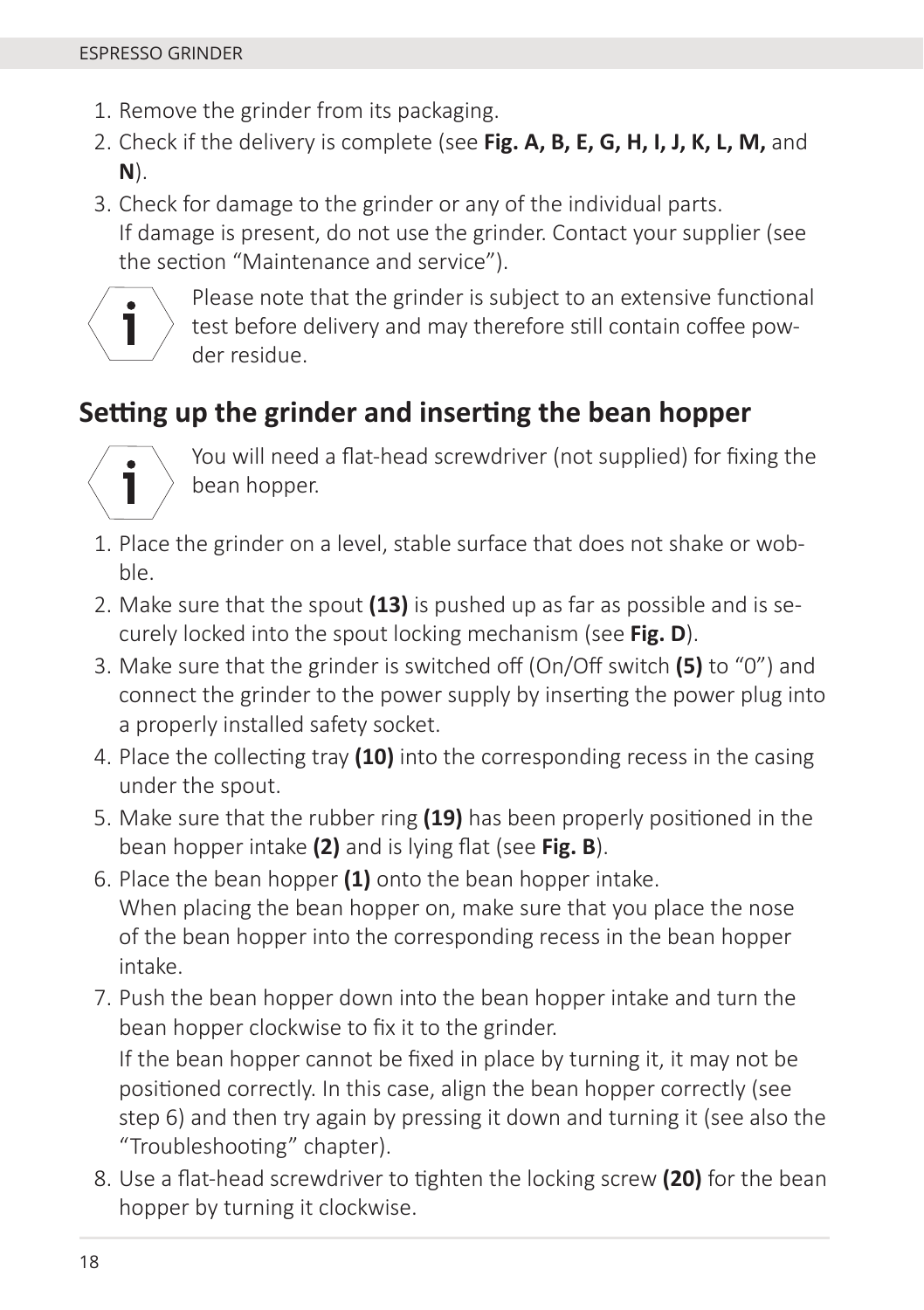$\mathbf i$ 

The grinder automatically switches off if the bean hopper is not attached.

### **Seƫ ng up the portafi lter support and spout**



You will need a flat-head screwdriver to adjust the portafilter support (not included in the scope of delivery).

Adjust the portafilter support **(11)** to the size of your espresso machine's portafilter (see Fig. C):

- 1. Make sure that the grinder is switched off (On/Off switch **(5)** to position  $(0'')$ .
- 2. Turn anticlockwise using a flat-head screwdriver to loosen the screws (8) for adjusting the portafilter support (left and right).

The portafilter support is lowered as far as it will go.

- 3. Insert the portafilter into the portafilter support (12).
- 4. Push the portafilter support upwards until the portafilter fits exactly between the portafilter support and the portafilter intake.



If the portafilter support does not fit, contact your supplier (see chapter "Maintenance and service").

- 5. Hold the portafilter support in position and fix it by turning the screws for adjusting the portafilter support (left and right) clockwise until tight using a flat-head screwdriver.
- 6. Push the spout guide **(21)** up or down in the lock to align the spout **(13)** in the optimal position for your portafilter (see **Fig. E**). Align the spout so that the ground coffee falls from the spout into the centre of the portafilter.

### **Activating portafilter detection**



Grinding using Portafilter Detection (PFD) requires this feature to be activated in advance of grinding.

1. Switch on the grinder by switching the On/Off switch **(5)** to "I".

The grinder is ready for operation as soon as the last selected recipe / the start screen appears on the display **(14)**.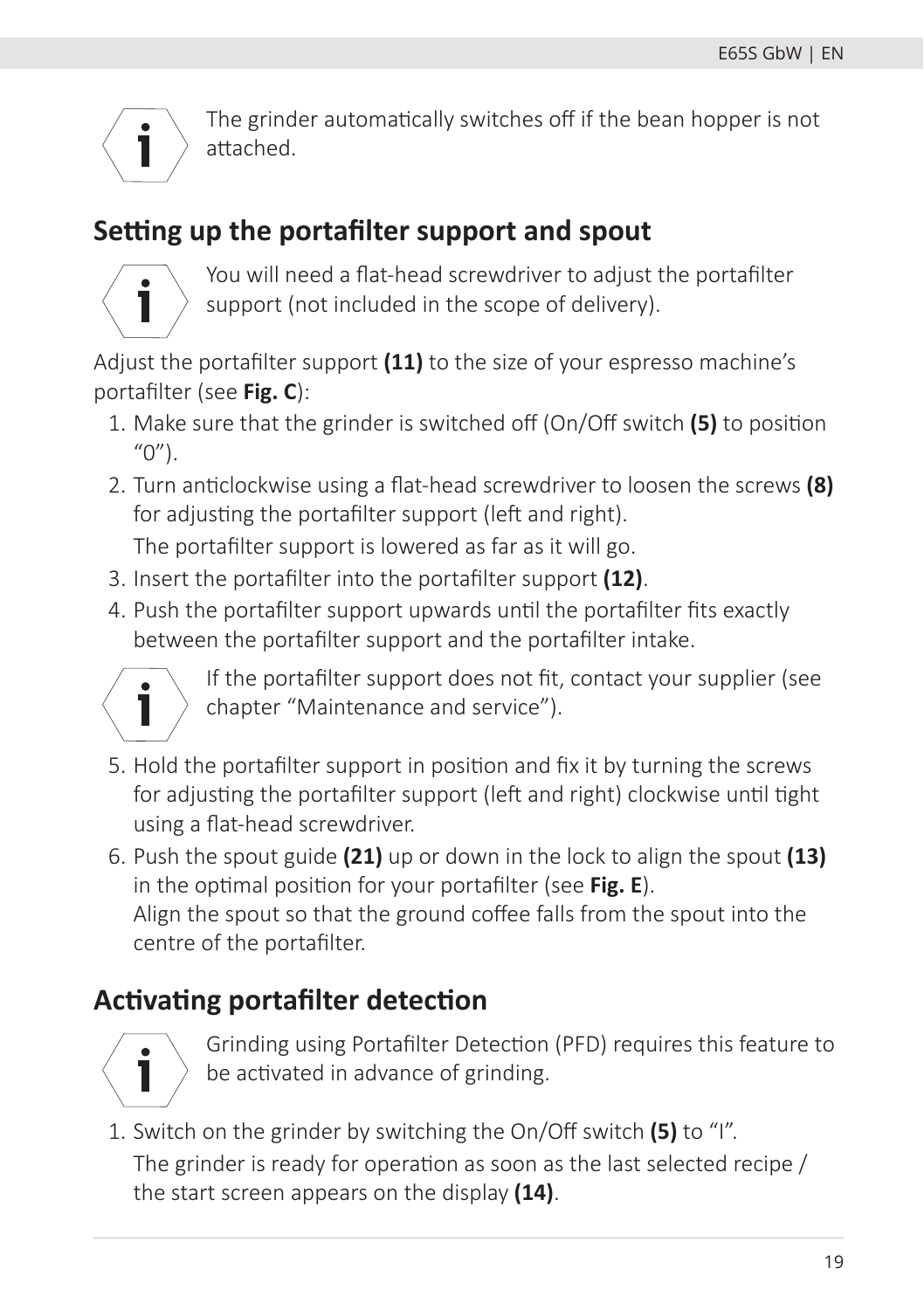- 2. Press the controller (3) two times to call up the main menu on the display.
- 3. Turn the controller to select the "Settings" menu item and confirm your selection by pressing the controller.
- 4. Turn the controller to select the "Portafilter management" submenu item and confirm your selection by pressing the controller. You are now in the "Portafilter management" submenu.
- 5. To use Portafilter Detection, activate the detection mode by pressing the controller.

The active symbol lights up green.

6. Leave the submenu by pressing the upper button (23). You can now start the portafilter recording process.

### **Recording portafi lters**



- In order for the grinder to automatically detect different portafilters, each portafilter used must be recorded using Portafilter Detection (PFD) in a so-called "learning process".
- You can store up to 6 portafilters on the grinder's memory.
- As soon as the portafilter is recorded, it can be assigned to a recipe and activated (see the "Editing recipes" chapter in the software instructions).
- 1. Call up the "Portafilter management" submenu and proceed as described in chapter "Activating portafilter detection" steps 2-4.
- 2. To record the portafilter, select the "Add portafilter" menu item by turning the controller **(3)** and confirm your selection by pressing the controller.

The message "Please insert portafilter" appears on the display (14).

- 3. Insert the portafilter between the portafilter support (12) and the portafilter intake (11) and let go of the portafilter.
- 4. If the weight of the portafilter appears on the display with a green background, detection has been successful and you will automatically be taken back to the submenu.

If the display shows the "PF scan failed" message, turn the controller to select the "Repeat" menu item and confirm your selection by pressing the controller. The portafilter will be recorded again.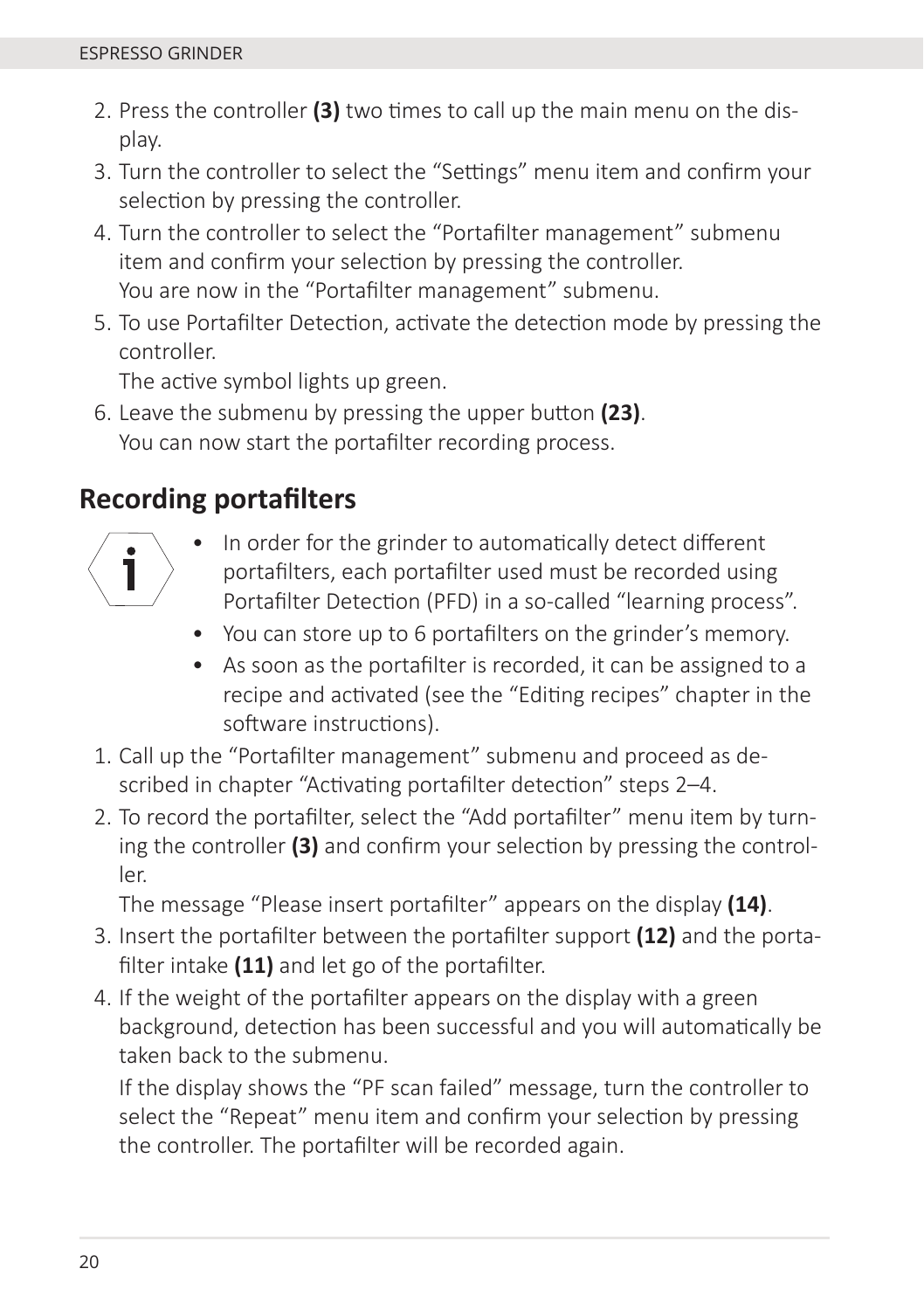5. Remove the portafilter.

You can assign the recorded portafilter to a recipe (see the "Editing recipes" chapter in the software instructions).

- 6. To record another portafilter, turn the controller to select the "Add portafilter" menu item, confirm your choice by pressing the controller and proceed as described in steps 2-4.
- 7. If you wish to overwrite a recorded portafilter, turn the controller to the desired portafilter number in the "Portafilter management" submenu and confirm your choice by pressing the controller. You will then be taken to the portafilter number submenu and can now record the portafilter.
- 8. Turn the controller to the "Click to scan again" menu item and confirm your choice by pressing the controller; proceed as previously described in steps 3-4.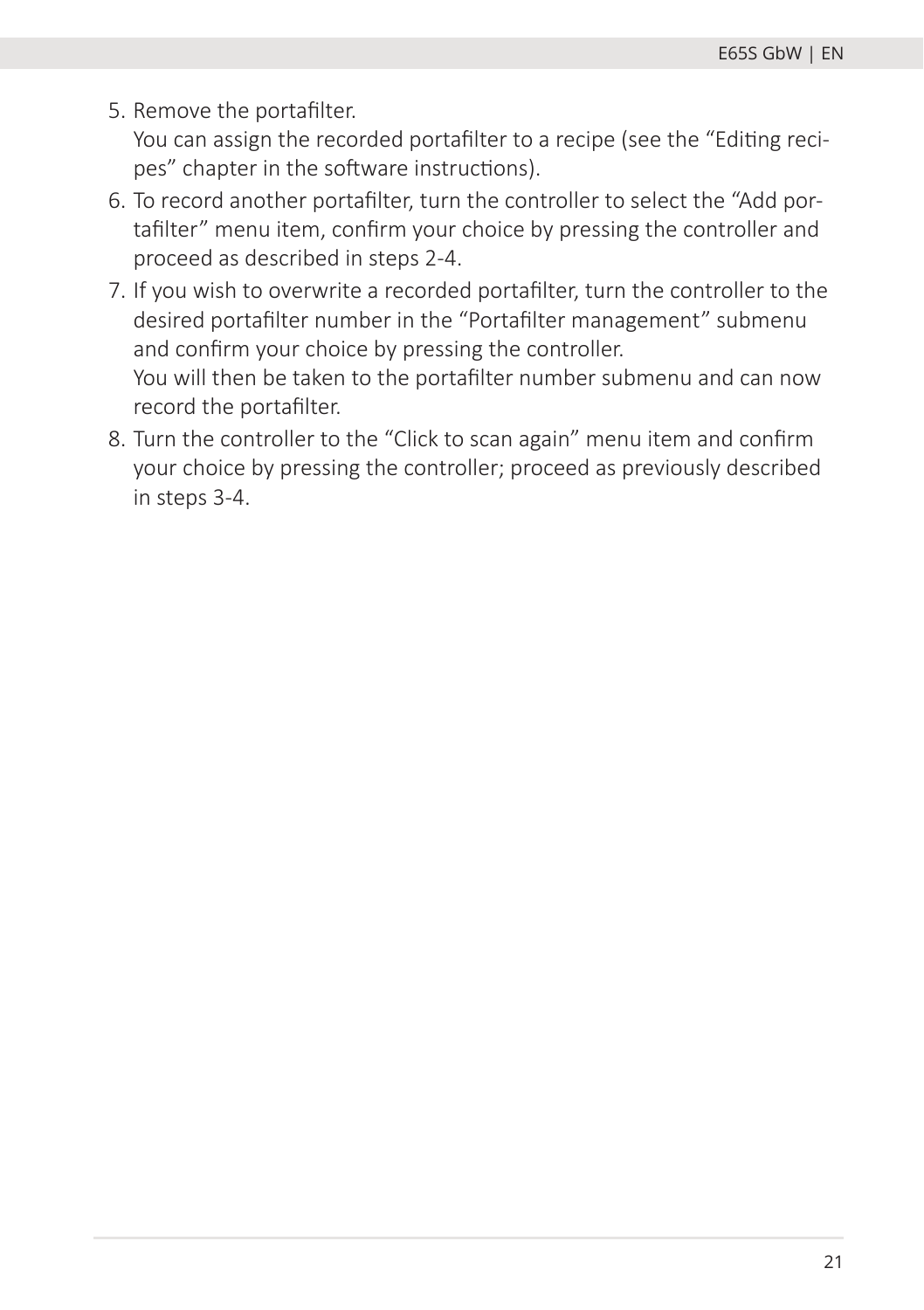# **Operation**

### **NOTE!**

#### **Danger of overheating!**

Exceeding the maximum permissible operating cycle can cause the grinder to overheat.

- $-$  Do not exceed the maximum operating cycle (see the section "Technical data").
- Observe the recommended pause when the maximum permissible operating cycle is reached (see the section "Technical data").
	- The grinder has a thermal overcurrent circuit-breaker which ٦ interrupts the electric circuit of the grinder in case of electrical overload.

To put the grinder into operation again, set the on/off switch **(5)** to switch position 0 (off).

Then press the release button (6).

You can switch the grinder back on by setting the on/off switch to switch position I and putting the grinder into operation (see chapter "Troubleshooting").

• The grinder also has a motor protector, which switches off the grinder when the motor becomes too hot. As soon as the motor has cooled down, the grinder can be operated again (see the section "Troubleshooting").

### **NOTE! Risk of damage!**

The operator has no influence on the thermal overcurrent cicuit-breaker. If the thermal circuit-breaker has been triggered several times, an authorised service partner must be contacted for advice as the motor winding can become damaged.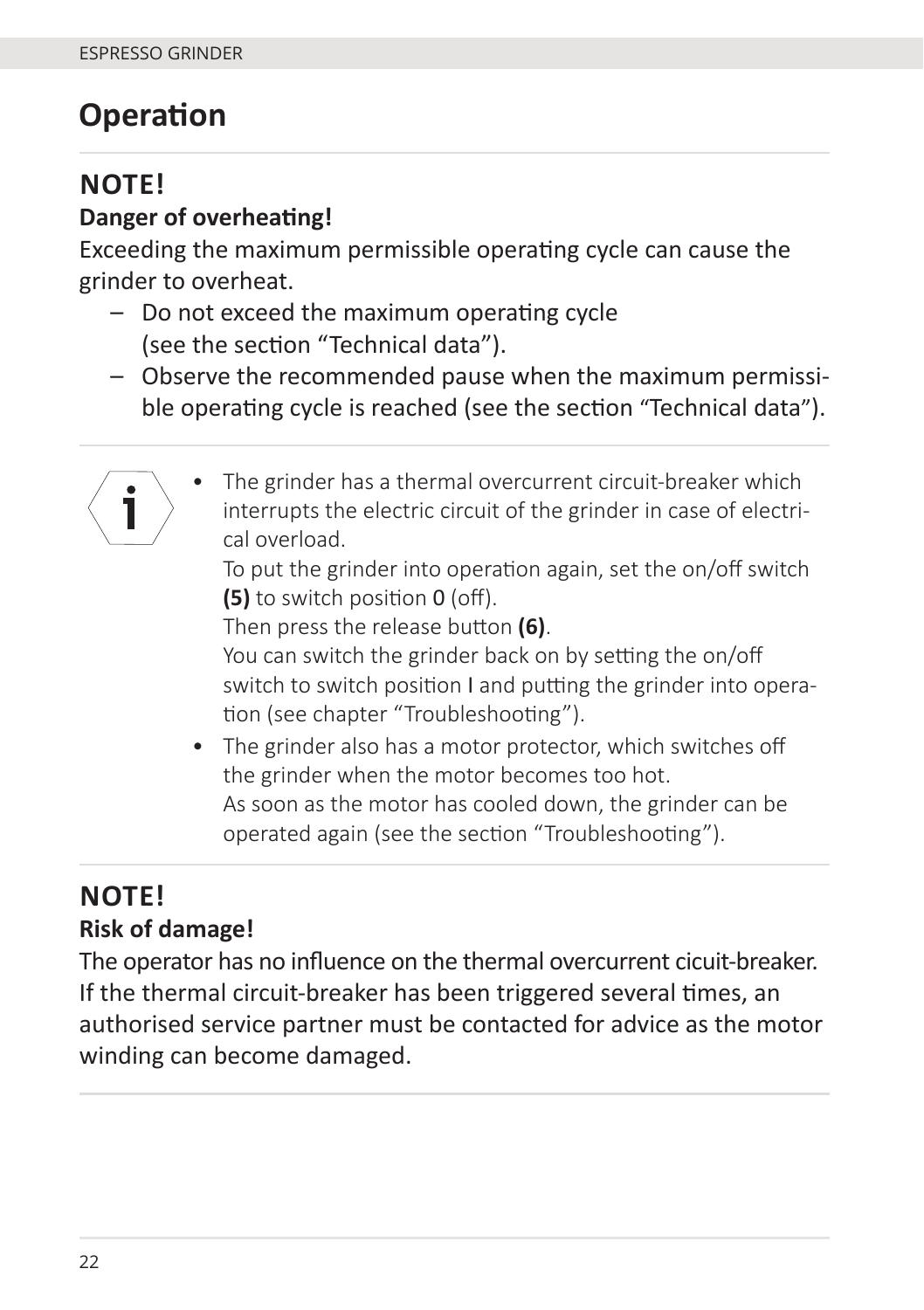### **Adding espresso beans**

- 1. Remove the lid from the bean hopper **(1)**.
- 2. Pour whole roasted espresso beans into the bean hopper from above.



- The maximum filling quantity should be approx. 1 cm below the edge of the bean hopper.
- The minimum filling quantity should be approx.  $1 \text{ cm}$  above the finger protection to ensure that there are no dispensing fluctuations
- 3. Place the lid back onto the bean hopper.
- 4. If necessary, open the bean hopper by pulling out the slider **(18)** (see **Fig. B**).



You can use the clip (17) on the lid of the bean hopper to attach a label or something similar to indicate the type of espresso beans currently used in the grinder.

## **Switching on the grinder**

- 1. Ensure that you have inserted the mains plug into a properly installed safety socket.
- 2. Switch on the grinder by switching the On/Off switch **(5)** to  $^{\prime\prime}$

The grinder is ready for operation as soon as the recipes last selected / the symbol for manual grinding appear(s) on the display **(14)**.

# **Setting the grinding degree**



- Locking the grind adjustment locks the grinding degree slider against unintentional adjustment of the grinding degree.
- When the grinding degree lock is open, the grinding degree slider can move freely along the grinding degree scale. The finest setting is "0" and the coarsest setting is "8".
- 1. If necessary, release the lock on the grind adjustment by turning the grinding degree lock (4) anticlockwise to the **[2]** (open) position (see **Fig. F**).
- 2. Move the grinding degree slider **(15)** into the position required so that the marking on the slider points towards the grinding degree required on the grinding degree scale **(16)** (see **Fig. G**).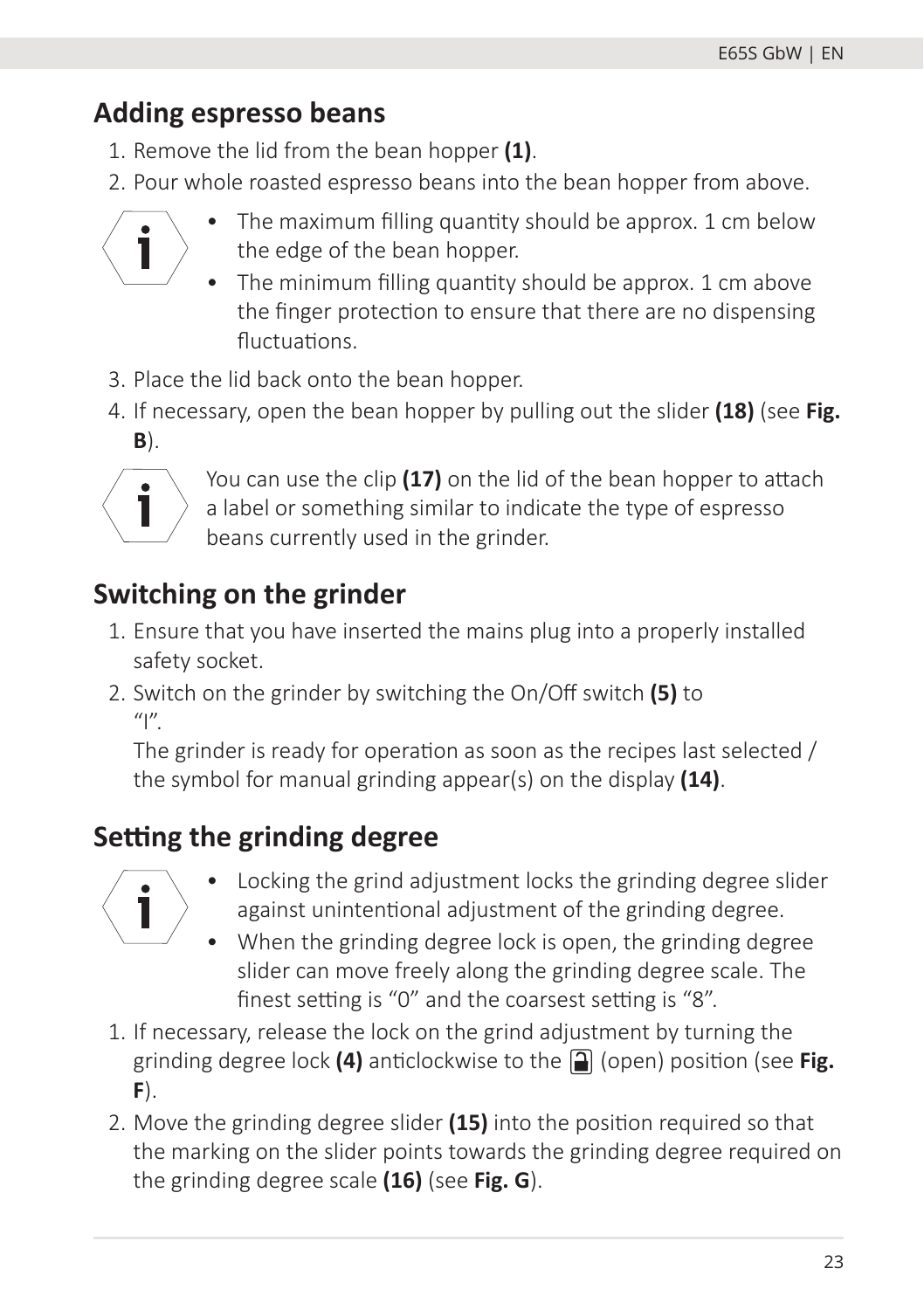

- Reduce the grinding degree only while the grinder is in operation.
- In order to prevent/eliminate any imbalances in the grinding degree setting, it is advisable first to set a coarser grinding degree (about one step/unit above the grinding degree required) and then move the grinding degree slider from there down to the finer grinding degree required.
- 3. If necessary, fix the grind adjustment by turning the grinding degree lock clockwise to the **[4]** (closed) position (see **Fig. F**).

### **SelecƟ ng recipes based on weight/Ɵ me**

– Turn the controller **(3)** to select the desired recipe (see **Fig. G**). The symbol of the selected recipe and the corresponding grinding weight or grinding time are highlighted on the display (14).

### **Assigning recipes based on weight/time**



You can use the weight-based and time-based parameters to define the desired grinding mode, which is then automatically carried out by the grinder.

- 1. Press the controller **(3)** 2 Ɵ mes to call up the main menu on the display **(14)**.
- 2. Turn the controller to select the "Edit recipes" menu item and confirm your selection by pressing the controller.
- 3. Turn the controller to select an existing recipe and confirm your selection by pressing the controller.
- 4. In the recipe, select the first menu item "Time-based/weight-based/ manual" - and confirm your selection by pressing the controller.
- 5. In the submenu, select the desired grinding mode (time-based/weightbased/manual) and confirm the recipe setting by pressing the controller.

### **Setting or changing the grinding weight/time**

Proceed as follows if you would like to change the grinding weight / grinding time of a new recipe or if you want to change that of an existing recipe:

- 1. Select the desired recipe by turning the controller (3) (see the "Selecting recipes based on weight/time" chapter).
- 2. Press the lower button (22).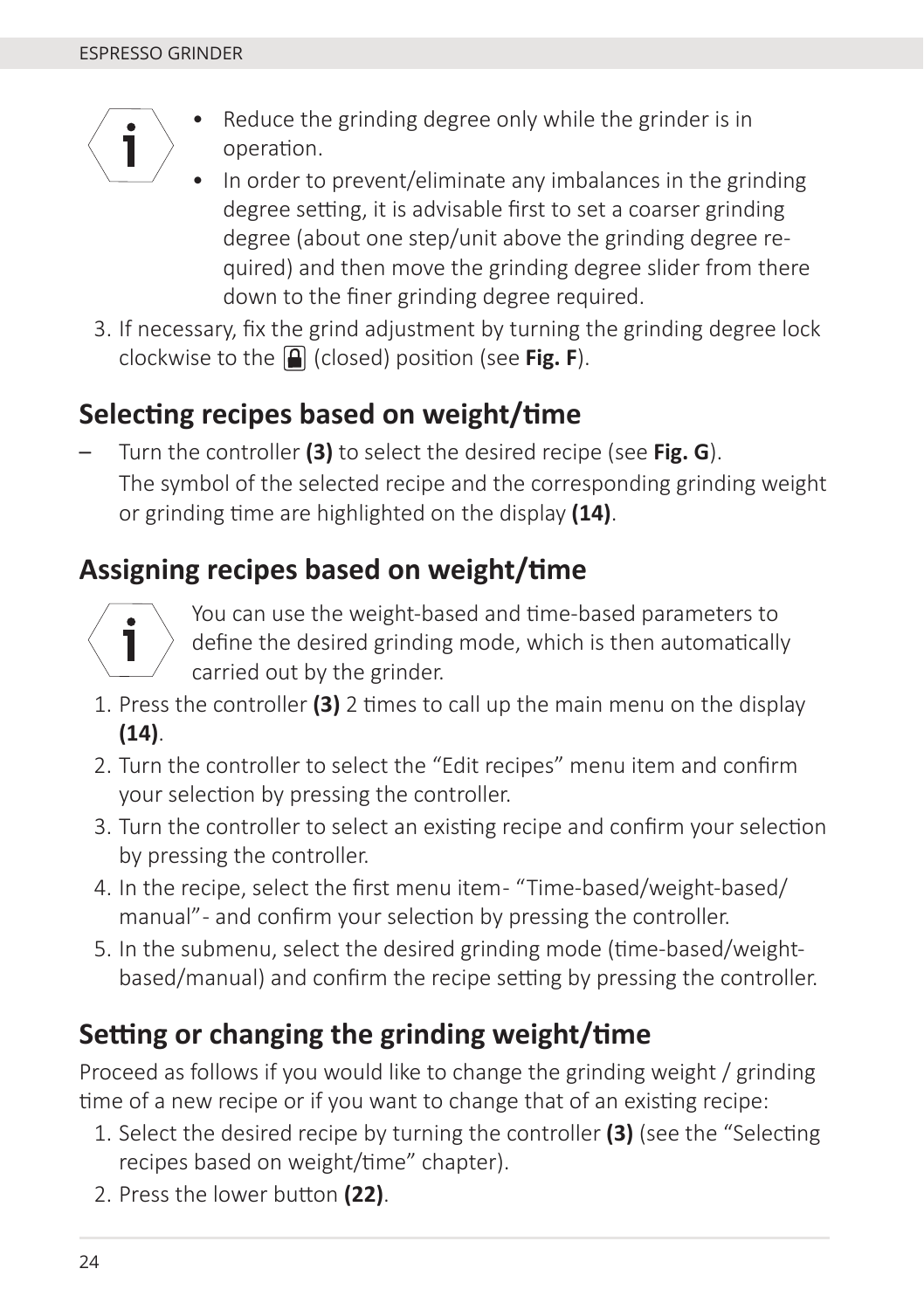The set grinding weight/grinding time flashes.

- 3. Turn the controller to set the desired grinding weight/grinding time.
- 4. Confirm the grinding time by pressing the upper button  $(23)$  (symbol  $\vee$ ) or discard the setting by pressing the lower button (symbol  $X$ ).



If you do not make any changes to the settings for over 4 minutes (by turning/pressing the controller), the grinding weight/ grinding time setting/change you have started will be cancelled.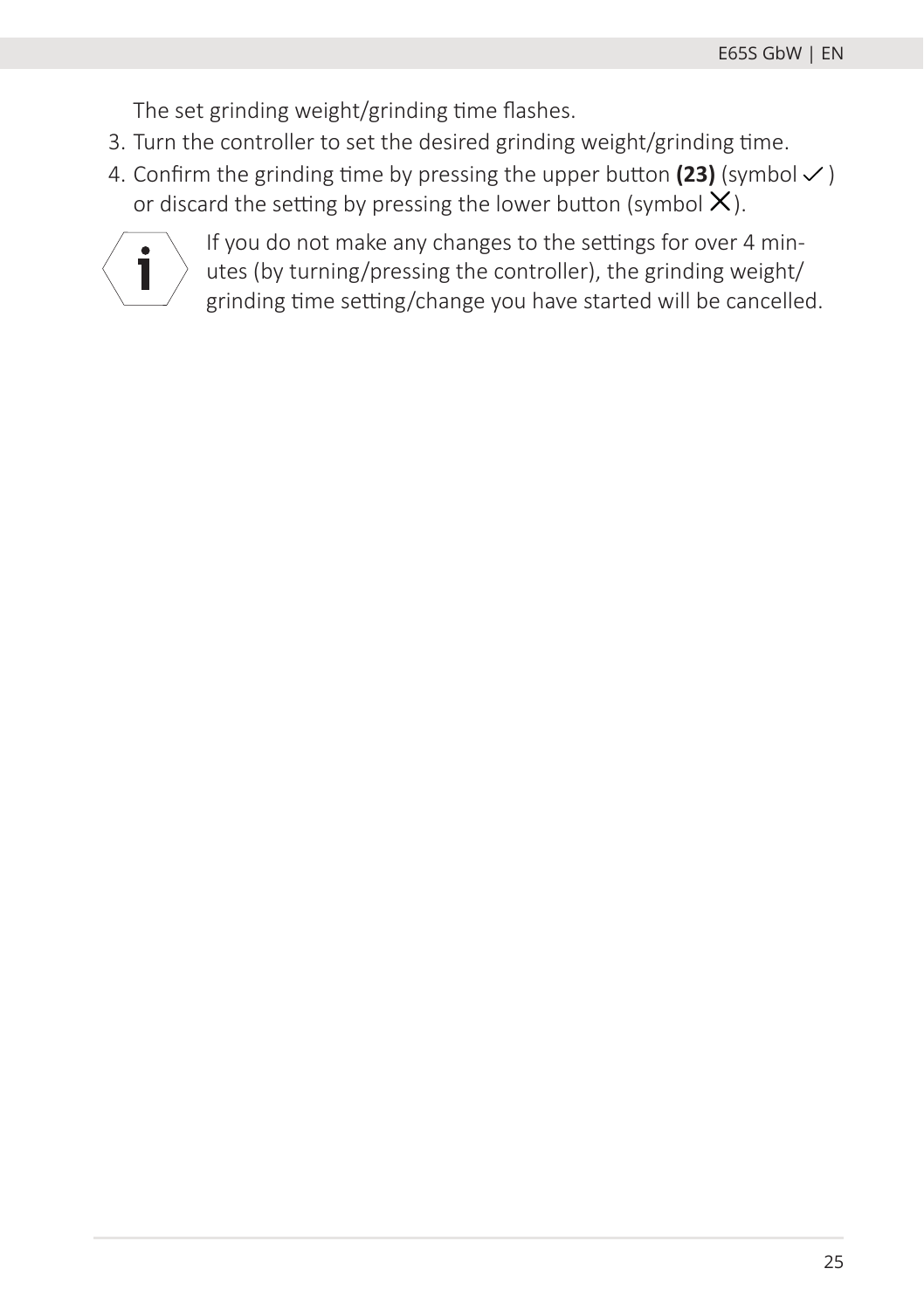### **StarƟ ng grinding**



- If grinding is carried out in portafilter mode, the grinder automatically opens up the appropriate recipe for the portafilter detected (see "Portafilter management" and "PF assignment").
- If the Portafilter Detection (PFD) feature is turned off for weight-based grinding, the weight of the portafilter will be determined and automatically zeroed as soon as you push the portafilter between the portafilter support and portafilter intake and let go (during this process the LED lighting changes from white to red). The grinder starts the grinding process automatically and measures the weight of the grinding in real-time.

#### **Grinding according to a recipe**

- 1. Select the desired recipe by turning the controller **(3)** (see the "Selecting recipes based on weight/time" chapter).
- 2. Insert the portafilter between the portafilter support **(12)** and the portafilter intake (11) and let go of the portafilter.

The grinder starts the grinding process automatically with the set grinding weight/grinding time. During the grinding process, the remaining grinding weight/grinding time is shown on the display **(14)**. The red LED lighting signals that the portafilter must not be touched.

3. The LED lighting changes to green and signals that the grinding process has been completed. Remove the portafilter.

#### **Manual grinding**

- 1. Insert the portafilter between the portafilter support (12) and the portafilter intake (11) and let go of the portafilter.
- 2. Press the upper button (23) to trigger the grinding process manually.
- 3. End the grinding process by no longer pressing and holding the upper button.



Manual grinding using the upper button or the start button allows you to add very small quantities of ground coffee to a shot when grinding using a recipe.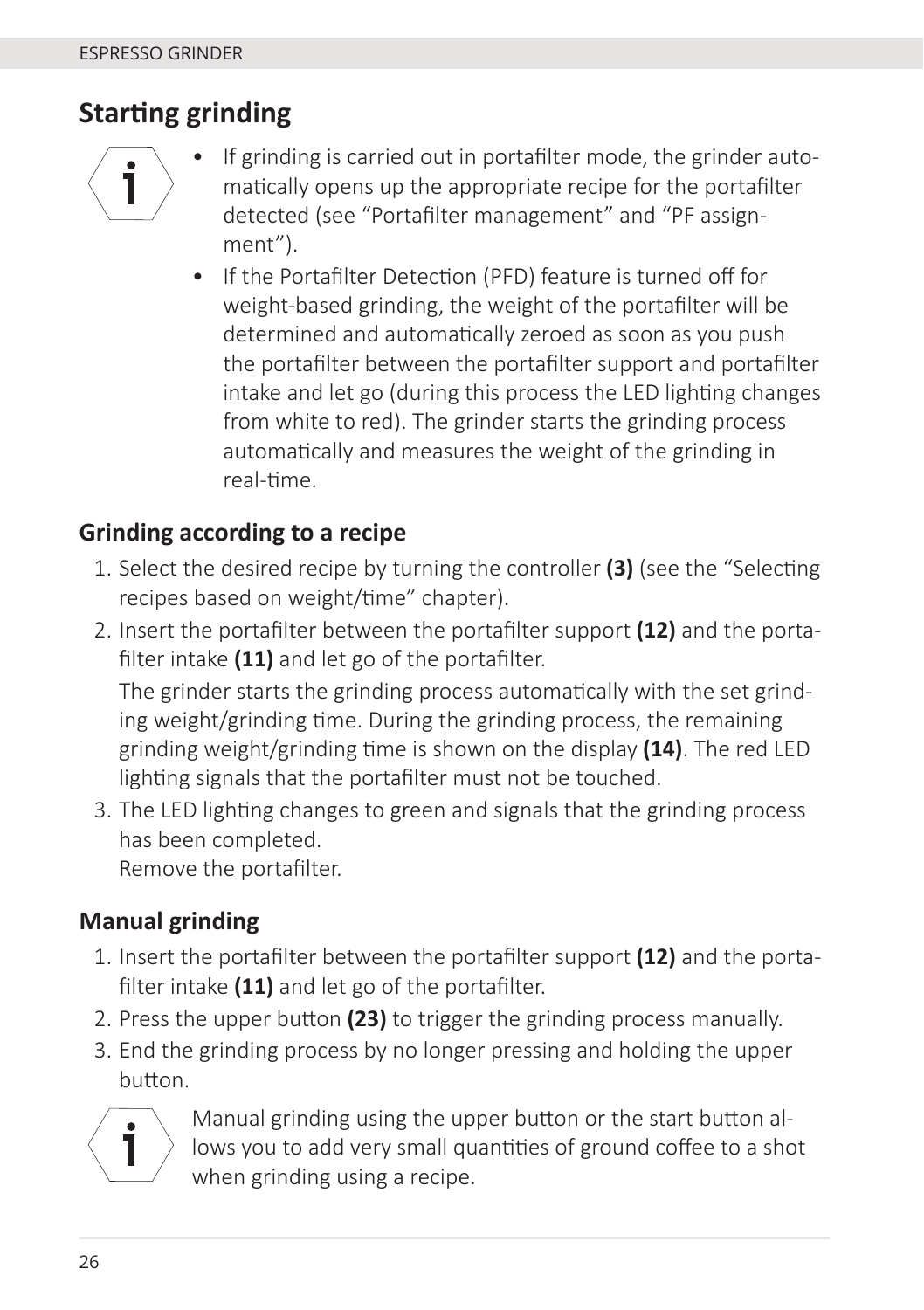### **Interrupting grinding**



Weight-based recipes cannot be interrupted because the portafilter is zeroed in each time it is inserted into the portafilter intake and the grinding process is restarted.

Grinding stops automatically when you remove the portafilter from the portafilter intake (12) and continues grinding when you insert the portafilter back into the portafilter support again.

- 1. Remove the portafilter from the portafilter intake during grinding to interrupt grinding and stop the grinding time. The symbol of the selected recipe flashes.
- 2. Reinsert the portafilter between the portafilter intake and the portafilter support (11) before the abort time elapses.

The suspended grinding process is continued automatically until the grinding time has elapsed.



- If you do not want to continue with the grinding process, then press the controller button (3). The display jumps directly to the selected mode and the previously suspended time is deleted.
- The duration of the abort time can be set via the menu (see the "Dosing timeout" chapter in the software instructions).

### **Rescue button grinding**



In the event of a display failure, grinding can be carried out using the rescue button.

1. Press the rescue button (24) with the help of a thin screwdriver or a similar tool.

The grinder starts the grinding process.

2. End the grinding process by no longer pressing and holding the rescue button.

### **Changing the type of espresso beans**

- 1. Close the bean hopper **(1)** by pushing in the slider **(18)**.
- 2. Grind any espresso beans left in the grinding mechanism until the grinder runs empty.
- 3. Use a flat-head screwdriver to loosen the locking screw (20) for the bean hopper.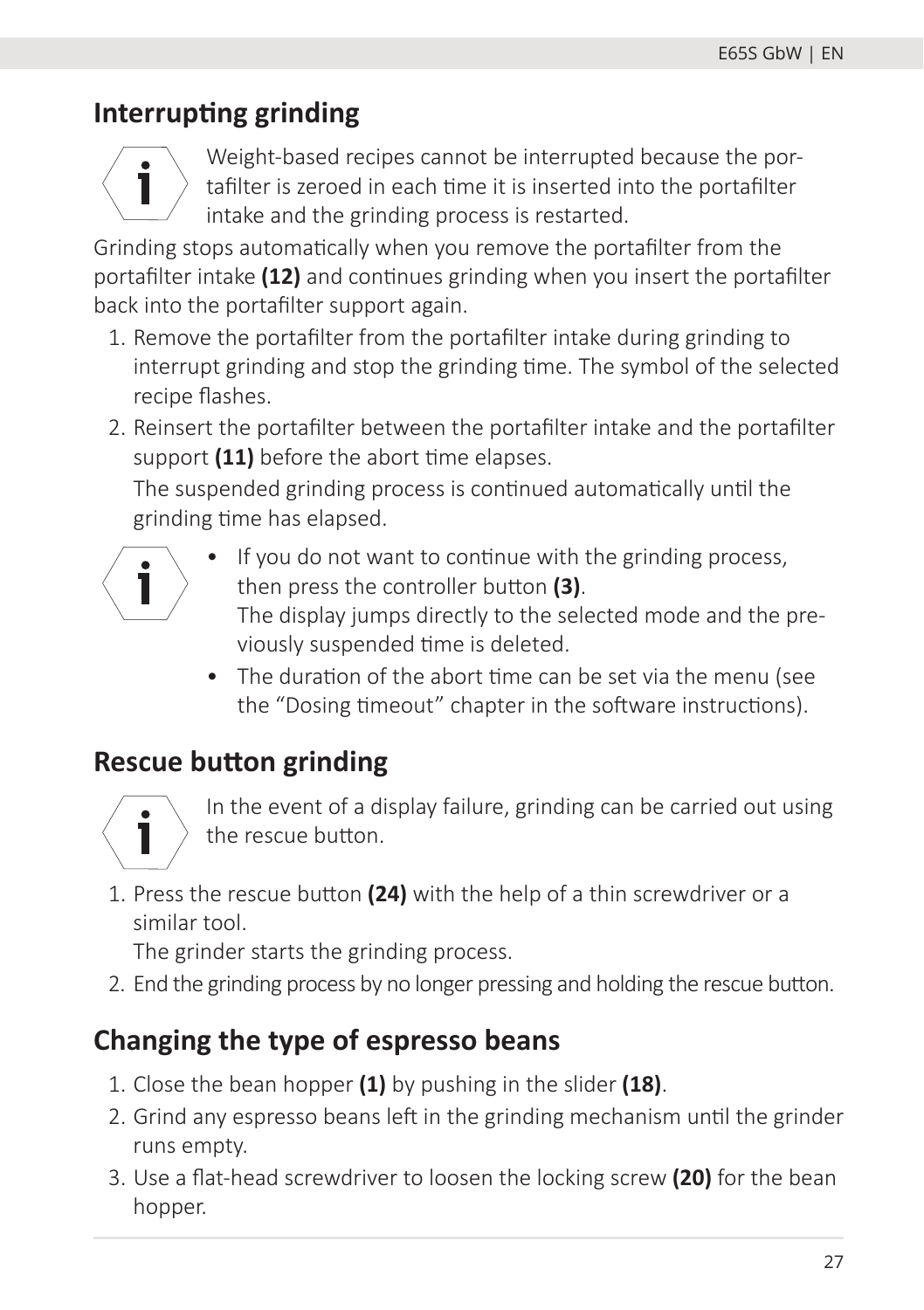- 4. Rotate the bean hopper anticlockwise to release it from the grinder and lift it upwards to remove it from the grinder.
- 5. Remove the remaining espresso beans from the bean hopper.
- 6. Remove any excess beans from the bean hopper intake **(2)** (see **Fig. B**).
- 7. Make sure that the rubber ring **(19)** has been properly positioned in the bean hopper intake and is lying flat.
- 8. Place the bean hopper onto the bean hopper intake. When placing the bean hopper on, make sure that you place the nose of the bean hopper into the corresponding recess in the bean hopper intake.
- 9. Push the bean hopper down into the bean hopper intake and turn the bean hopper clockwise to fix it to the grinder. If the bean hopper cannot be fixed in place by turning it, it may not be positioned correctly. In this case, align the bean hopper correctly (see step 8) and then try again by pressing it down and turning it (see also the "Troubleshooting" chapter).
- 10. Use a flat-head screwdriver to tighten the locking screw for the bean hopper by turning it clockwise.
- 11. Pour the new espresso beans into the bean hopper.
- 12. Open the bean hopper by pulling out the slider.
- 13. Grind 2–3 shots to remove any residue of the old espresso beans, to warm up the machine and to avoid any fluctuations in the dosage.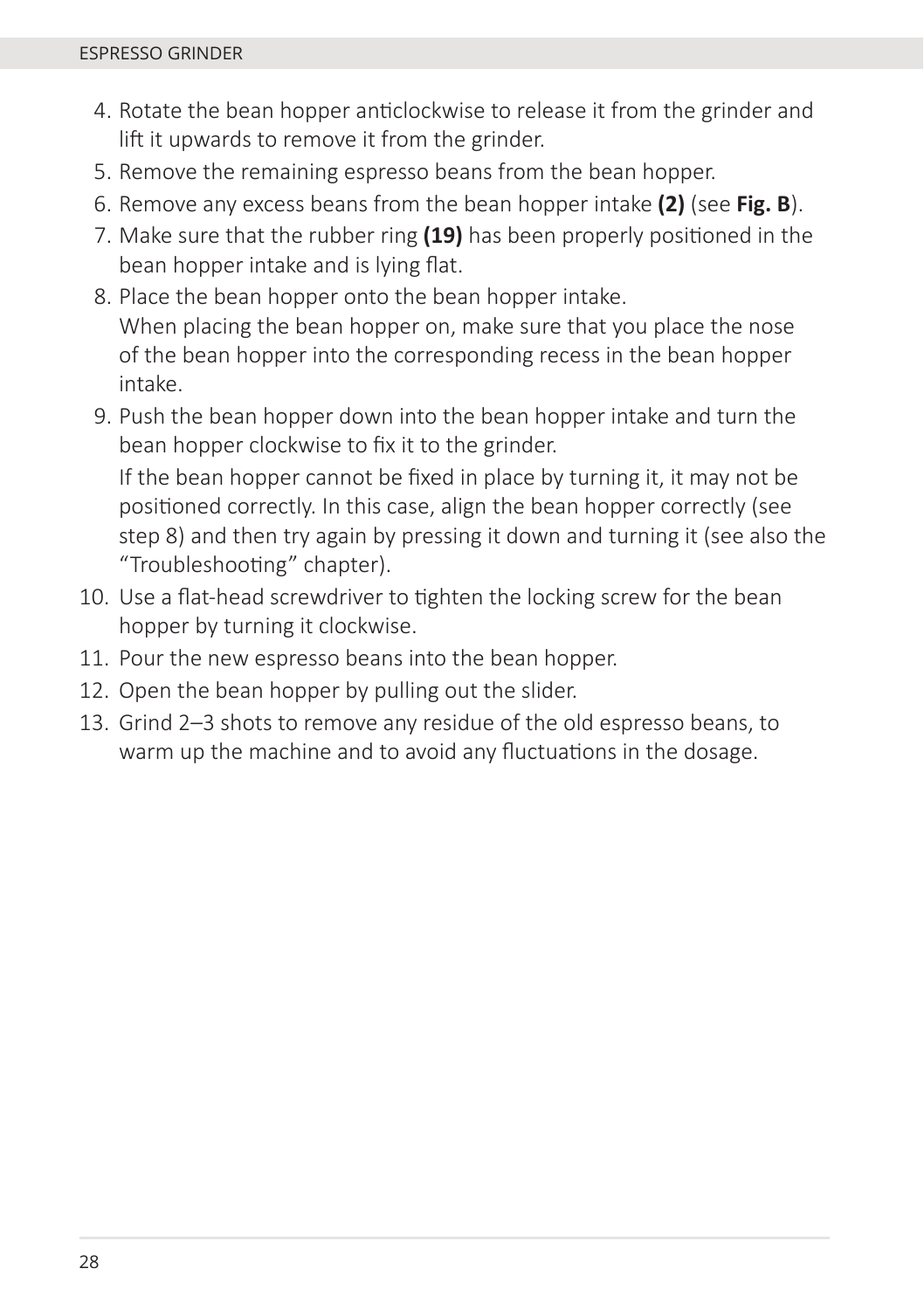## **Using the main menu**

You can use the main menu to call up device data and to change certain settings.



You will find precise instructions on how to use the grinder software in the enclosed software instructions.

### **Display/navigation symbols**

| Symbol            | Meaning                          |
|-------------------|----------------------------------|
|                   | "Warning & messages" menu item   |
|                   | "Statistics" menu item           |
|                   | "Edit recipes" menu item         |
| A.                | "Service" menu item              |
| 重                 | "Settings" menu item             |
| $\times$          | Leave main menu/submenu          |
|                   | Confirm selection                |
|                   | Edit selection                   |
| Recipe<br>symbols | Designation                      |
|                   | Bottomless portafilter           |
|                   | Single portafilter (single shot) |
|                   | Double portafilter (double shot) |
|                   | Manual grinding                  |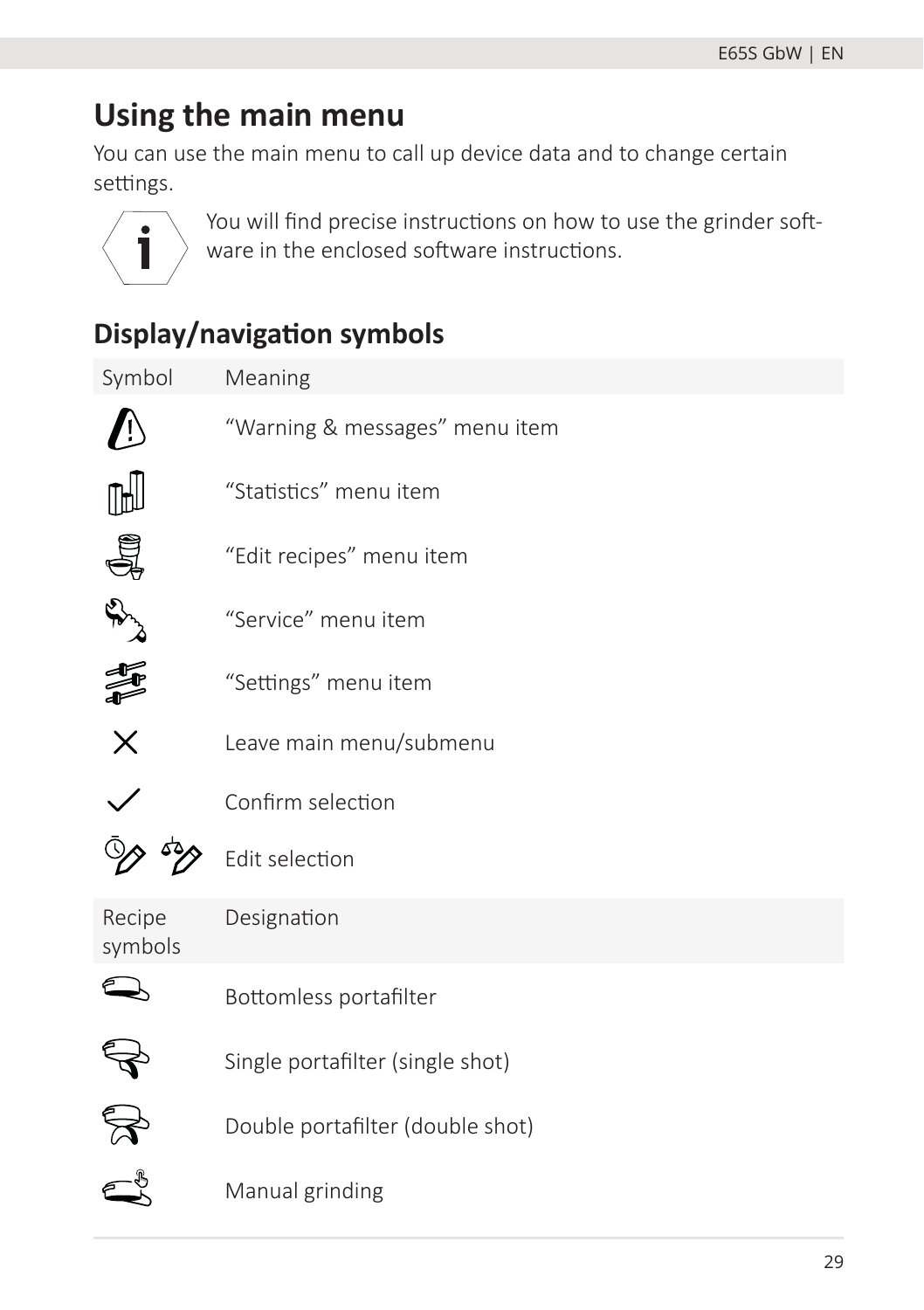#### **Accessing and leaving the main menu**

- 1. Press the controller (3) 2 times to call up the main menu on the display **(14)**.
- 2. Turn the controller to select the desired menu item (see chapter on "Display/navigation symbols").

The symbol of the menu item selected will be shown in the centre of the display.

- 3. To access the desired submenu, confirm your selection by pressing the controller or press the lower button (22) (symbol  $X$ ) to exit the main menu.
- 4. Turn the controller to select a submenu item and confirm your selection by pressing the controller or press the lower button (symbol  $X$ ) to leave the submenu.



If you take longer than 4 minutes to make or confirm a selection in the main menu or in a submenu, you will be automatically taken back to the home screen.

Entries that have been selected but not confirmed will not be saved.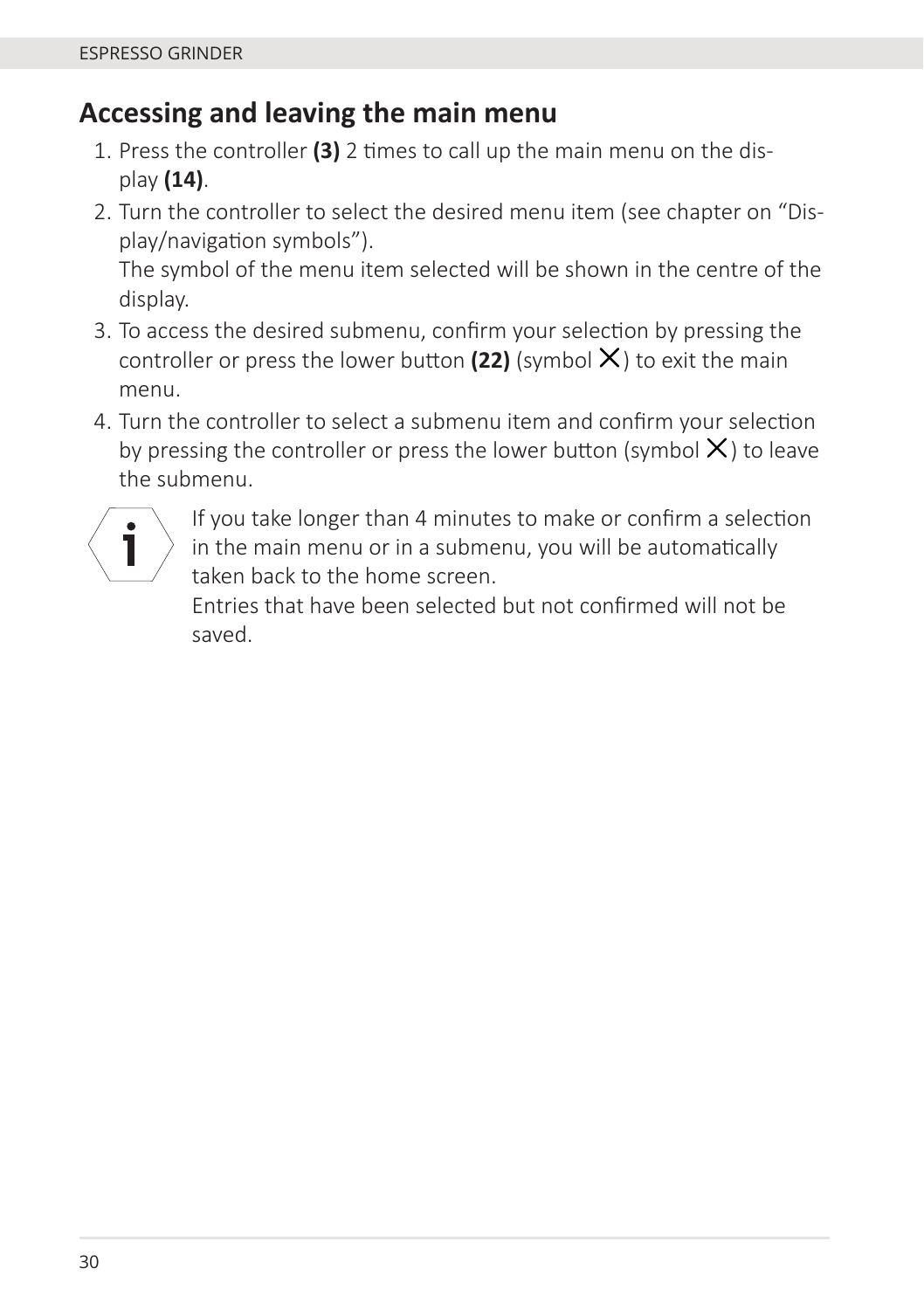# **Cleaning**

# **CAUTION!**

#### **Risk of injury!**

When being moved the grinder can fall and cause injury.

- Place the grinder on a stable, flat surface so that it cannot wobble.
- Ask another person for help if the grinder is too heavy.

# **NOTE!**

#### **Risk of short-circuit!**

Water entering the grinder can cause a short-circuit.

- Never immerse the grinder in water or any other liquids.
- Never clean the grinder with a water jet.
- Ensure that no water or other liquids make their way into the casing.

### **NOTE!**

#### **Risk of damage!**

Improper handling can cause damage to the grinder.

- Do not use any harsh cleaning products or sharp or metallic cleaning objects such as knives, metal scouring pads or similar. These can scratch the surface.
- Do not clean the grinder with compressed air (e.g. with a compressed air gun).
- Do not put the drip tray or the lid of the bean hopper into the dishwasher. The parts are not suitable for this and the colour may fade.
- $-$  Do not lift the grinder by the bean hopper; lift only by the casing and always with both hands.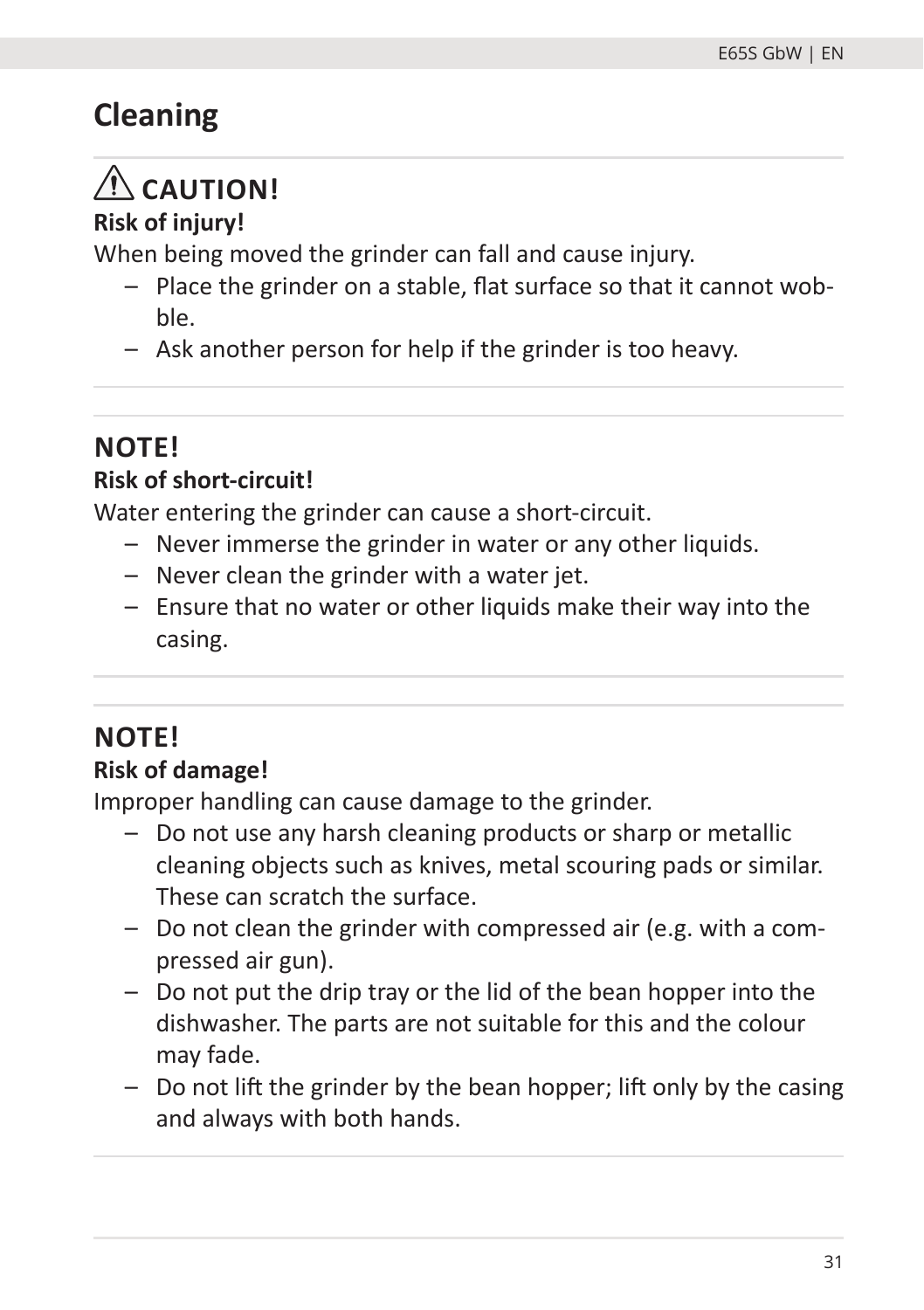### **Cleaning the grinder installation surface**

- 1. Switch off the grinder (On/Off switch **(5)** to "0") and remove the power plug from the socket.
- 2. Lift the grinder by the casing using both hands and place it onto a clean surface.
- 3. Clean the surface and the underside of the grinder with a damp cloth and dry the surfaces.

The surfaces must be dry and free of oil and grease.

4. Place the grinder back onto the cleaned surface.

### **Cleaning the casing**

- 1. Switch off the grinder (On/Off switch **(5)** to "0") and remove the power plug from the socket.
- 2. Use a brush to clean the following grinder components:
	- the spout **(13)**,
	- the portafilter intake (12),
	- the portafilter support (11),
	- the screws (8) for adjusting the portafilter support (left and right).
- 3. Pull the collecting tray (10) forward and out of the grinder.

Wipe the casing and the collecting tray with a damp cloth as required, but at least once a week.

- 4. The weighing scale cover **(9)** is attached to the grinder by a magnetic holder. Remove the cover from the grinder from above.
- 5. Use the brush to remove coffee grinds etc. from the weighing scale area.
- 6. Then replace all of the parts that have been removed for cleaning.

### **Cleaning the spout system**



The manufacturer recommends using a brush with nylon bristles to clean the spout system.

- 1. Pull the spout **(13)** downwards out of the lock (see **Fig. H**).
- 2. Carefully clean the outlet on the grinder casing (spout lock) with a brush.
- 3. Clean the spout with a damp cloth and then dry it.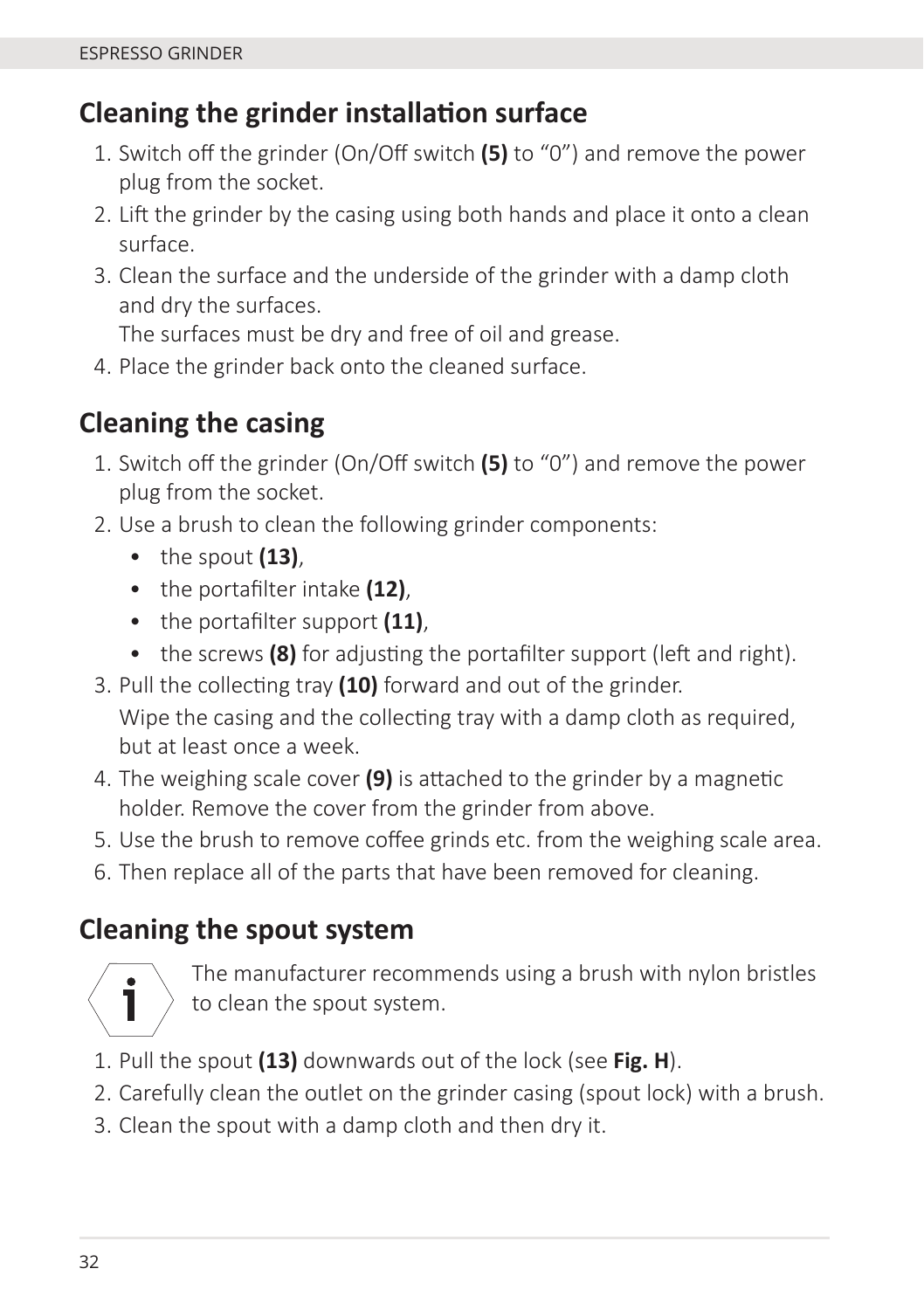

Be careful not to damage the surface of the spout. Fine scratches can negatively impact the grinding result, as espresso grinds adhere to the scratches, which can, in turn, lead to fluctuations in dosing amount.

### **Cleaning the bean hopper**



The bean hopper must be cleaned daily to remove any coffee oil residue, as this can have a detrimental effect on the taste.

- 1. Close the bean hopper **(1)** by pushing in the slider **(18)**.
- 2. Grind any espresso beans left in the grinding mechanism until the grinder runs empty.
- 3. Use a flat-head screwdriver to loosen the locking screw (20) for the bean hopper.
- 4. Rotate the bean hopper anticlockwise to release it from the grinder and lift it upwards to remove it from the grinder.
- 5. Transfer the espresso beans into another container temporarily.
- 6. Clean the bean hopper inside and out with a damp cloth and then dry it.
- 7. Remove any excess beans from the bean hopper intake **(2)**.
- 8. Make sure that the rubber ring **(19)** has been properly positioned in the bean hopper intake and is lying flat (see Fig. B).
- 9. Place the bean hopper onto the bean hopper intake. When placing the bean hopper on, make sure that you place the nose of the bean hopper into the corresponding recess in the bean hopper intake.
- 10. Push the bean hopper down slightly into the bean hopper intake and turn the bean hopper clockwise to fix it to the grinder. If the bean hopper cannot be fixed in place by turning it, it may not be positioned correctly. In this case, align the bean hopper correctly (see step 9) and then try again by turning it (see also the "Troubleshooting" chapter).
- 11. Use a flat-head screwdriver to tighten the locking screw for the bean hopper by turning it clockwise.
- 12. Pour the new espresso beans back into the bean hopper.
- 13. Open the bean hopper by pulling out the slider.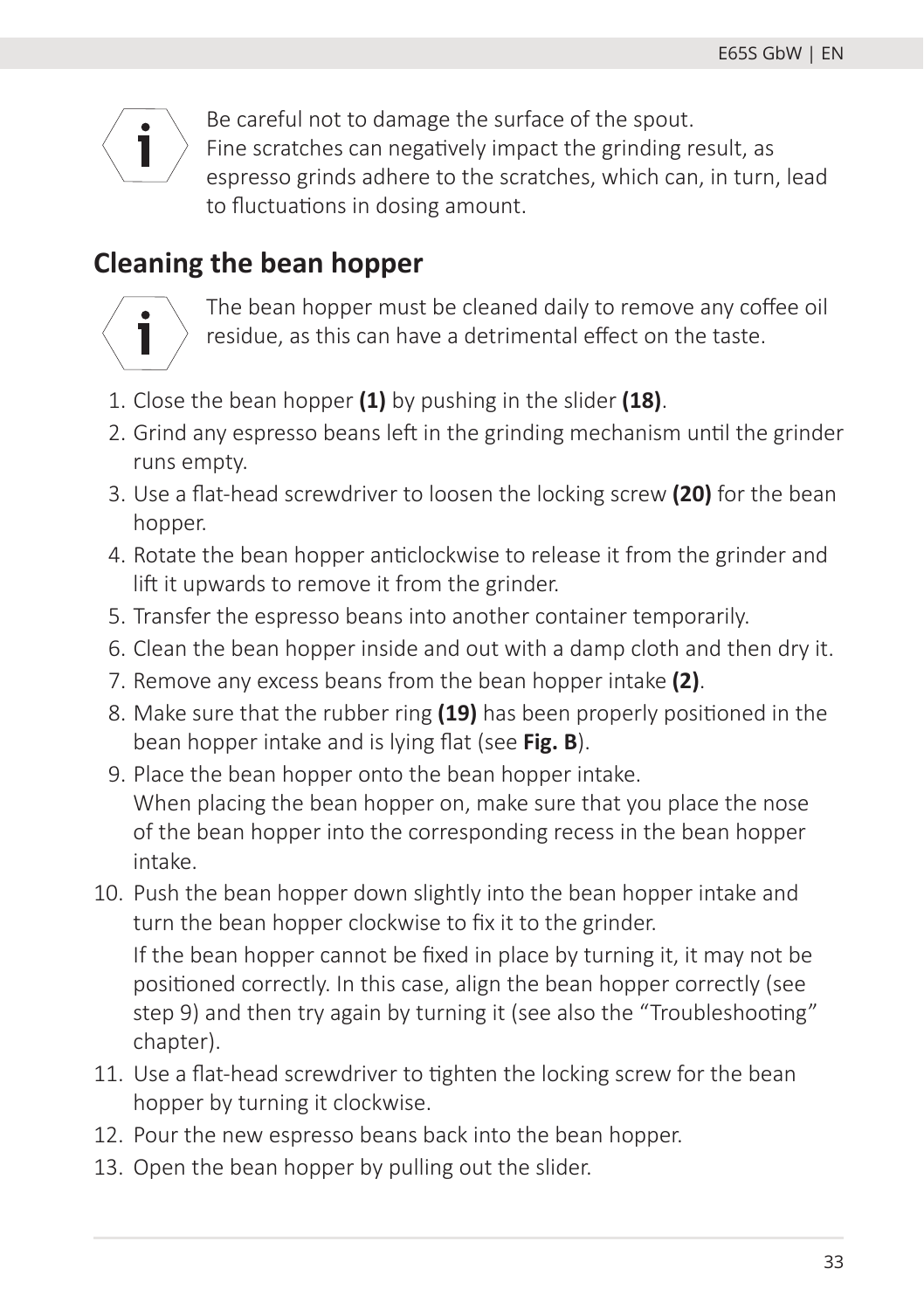### **Cleaning the grinding mechanism with GRINDZ**™



- The manufacturer recommends using GRINDZ<sup>TM</sup> grinder cleaner. For more information about GRINDZ™, visit **www.mahlkoenig.de**.
- The grinding mechanism should be cleaned every 2–5 days.
- 1. Close the bean hopper **(1)** by pushing in the slider **(18)**.
- 2. Set the grinding degree to "8" (see chapter: "Setting the grinding degree").
- 3. Grind any espresso beans left in the grinding mechanism until the grinder runs empty.
- 4. Use a flat-head screwdriver to loosen the locking screw (20) for the bean hopper.
- 5. Rotate the bean hopper anticlockwise to release it from the grinder and lift it upwards to remove it from the grinder.
- 6. Pour the grinder cleaner into the grinding mechanism directly from above. Observe the quantities specified by the manufacturer for the grinder cleaner you are using.
- 7. Remove any excess grinder cleaner from the bean hopper intake **(2)**.
- 8. Make sure that the rubber ring **(19)** has been properly positioned in the bean hopper intake and is lying flat (see Fig. B).
- 9. Place the bean hopper back onto the bean hopper intake. When placing the bean hopper on, make sure that you place the nose of the bean hopper into the corresponding recess in the bean hopper intake.
- 10. Push the bean hopper down into the bean hopper intake and turn the bean hopper clockwise to fix it to the grinder.

If the bean hopper cannot be fixed in place by turning it, it may not be positioned correctly. In this case, align the bean hopper correctly (see step 9) and then try again by pressing it down and turning it (see also the "Troubleshooting" chapter).

- 11. Use a flat-head screwdriver to tighten the locking screw for the bean hopper by turning it clockwise.
- 12. Open the bean hopper by pulling out the slider.
- 13. Place a bowl underneath the spout **(13)** to collect the grinder cleaner.
- 14. Press upper controller **(23)** to start the grinding process and keep it pressed until the grinder cleaner has been completely ground.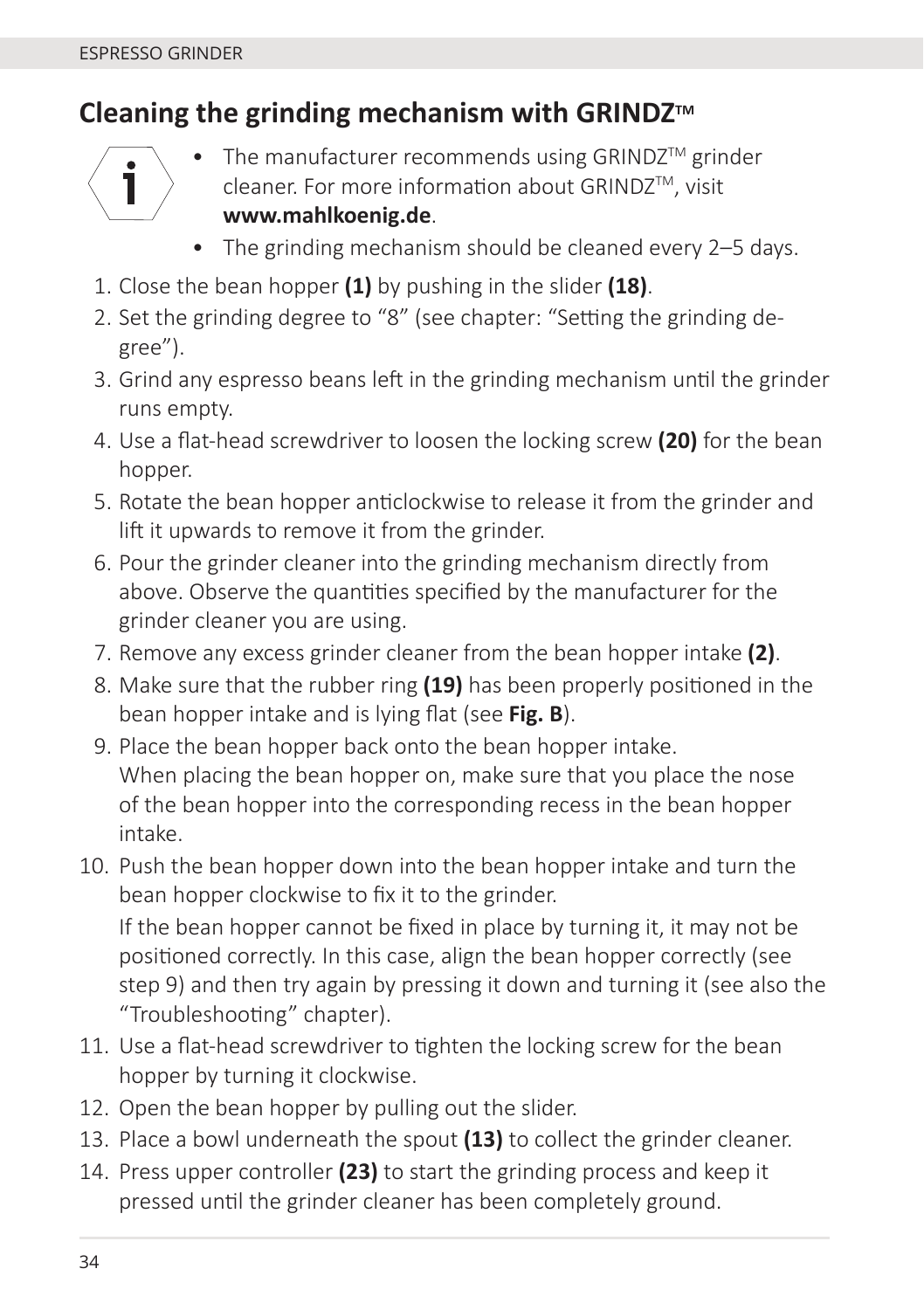- 15. Grind about the same quantity of espresso beans as you did grinder cleaner in order to remove leftover cleaning particles. Set the grinding degree to the desired setting during the grinding process.
- 16. Dispose of the ground grinder cleaner and the ground espresso beans in the commercial/domestic waste.

#### **Cleaning the grinding mechanism manually**

 $\mathbf i$ 

- The grinding mechanism should be cleaned every 2–5 days.
- Manual cleaning is an alternative to cleaning the grinding mechanism with GRIND7™.
- Wear gloves when cleaning the grinding mechanism manually.
- When cleaning the burrs, the burrs must not be removed from the burr carriers.
- 1. Remove the bean hopper **(1)** from the grinder (see chapter "Cleaning the bean hopper" steps 1–4).
- 2. Remove the rubber ring **(19)** from the bean hopper intake **(2)**.
- 3. Switch off the grinder (On/Off switch **(5)** to "0") and remove the power plug from the socket.
- 4. Use a flat-head screwdriver to loosen the two locking screws on the grinder lid (see **Fig. I, 25**) in 1–2 turns.
- 5. Press the bean hopper intake down and turn it anticlockwise as far as it will go.

You can now lift off the grinder lid (27).

- 6. Use a flat-head screwdriver to loosen the three locking screws on the fix burr fl ange **(31)** in 1–2 turns (see **Fig. J**).
- 7. Turn the fix burr flange (34) clockwise as far as it will go and remove it from the grinding chamber in a parallel motion so that it does not become tilted.
- 8. Clean the fixed burr **(33)** on the fix burr flange and the rotary burr **(30)** in the grinding chamber with a soft wire brush; use a wire brush for the fine grinders and the screw holes or screw heads.
- 9. Remove the excess coffee grinds from the grinding chamber using a handheld vacuum cleaner.
- 10. Place the fix burr flange onto the grinding chamber. We recommend cleaning the flapper **(35)** during this step (see the "Cleaning the flapper" chapter, steps 2-4).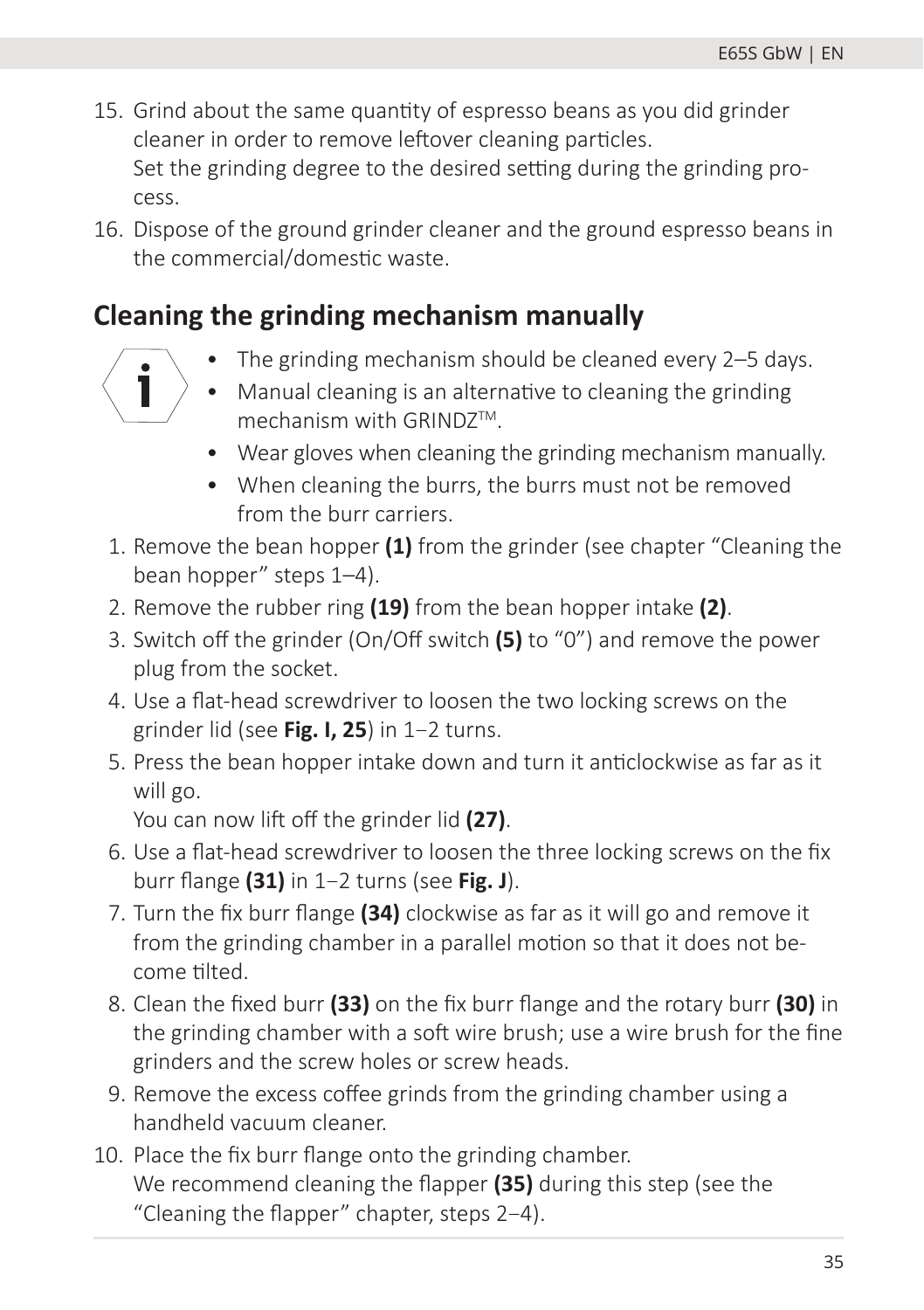- 11. Turn the fix burr flange anticlockwise and tighten the three locking screws using a flat-head screwdriver.
- 12. Place the grinder lid onto the grinder, turn the bean hopper intake clockwise as far as it will go and tighten the locking screws.
- 13. Make sure that the rubber ring has been properly positioned in the bean hopper intake and is lying flat.
- 14. Place the bean hopper onto the grinder (see chapter "Cleaning the bean hopper" steps 7-13).

### **Cleaning the fl apper**

ī

The flapper should be cleaned every 2-5 days.

- 1. Remove the grinder lid **(27)**, proceed as described in chapter "Cleaning the grinding mechanism manually" steps 1–5.
- 2. Remove the flapper (35) from the recess in the grinder.
- 3. Clean the flapper with lukewarm water and then dry it.
- 4. Replace the flapper into the recess in the grinder.
- 5. Place the grinder lid onto the grinder; proceed as described in chapter "Cleaning the grinding mechanism manually" steps 12–14.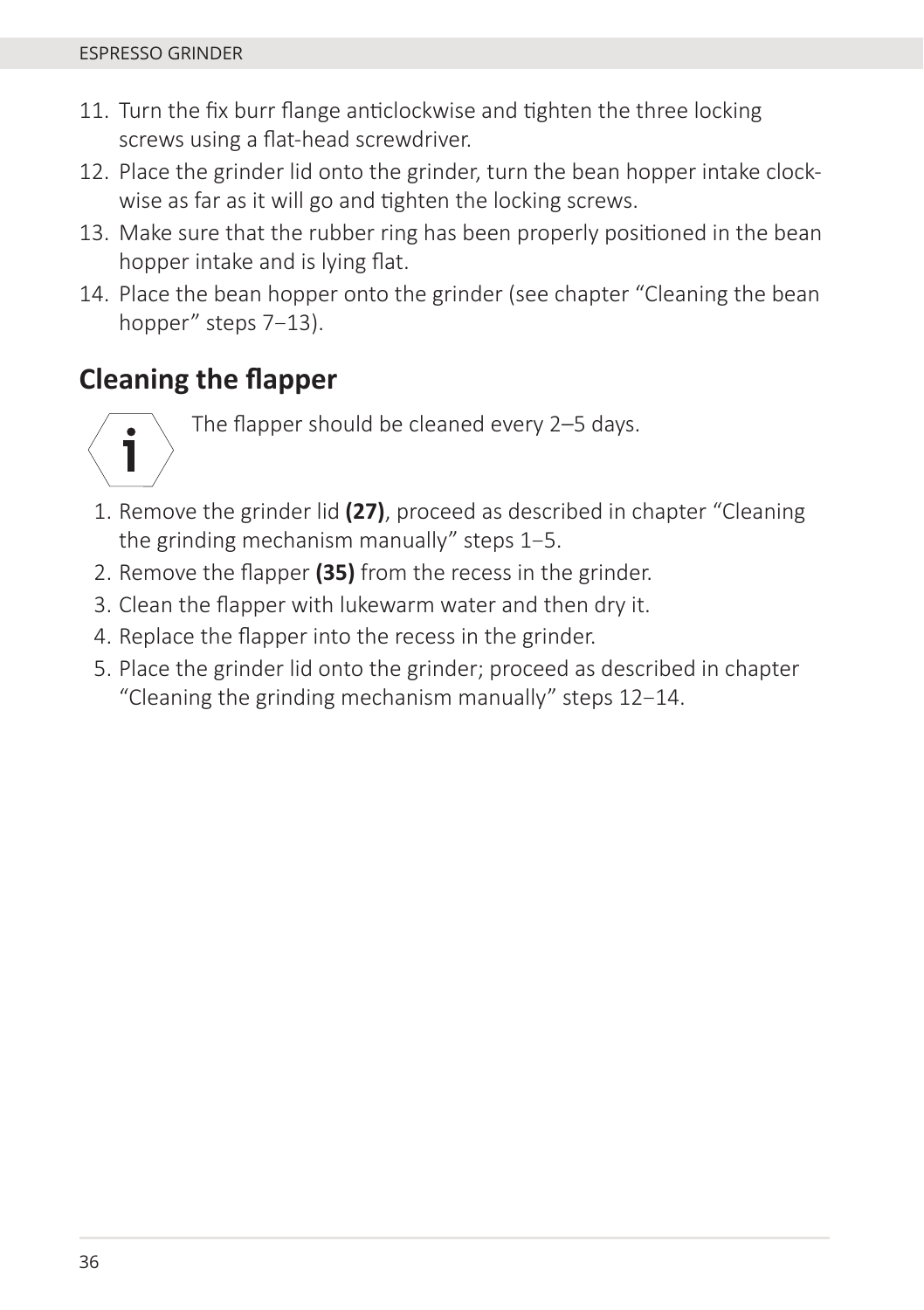### **Maintenance**

### **Changing the burrs**



The burrs should be changed after grinding around 700 kg of espresso beans.

The weight in kg depends on the grinding degree, the type of espresso beans, the roast and the condition of the burrs.

- Wear gloves when changing out the burrs. The manufacturer recommends using the "tool for changing burrs" when carrying out a changeover (available as an optional accessory).
- After changing the burrs, the manufacturer recommends adjusting the burrs (see the "Adjusting the burrs" chapter) and calibrating the Disc Distance Detector (see "Calibrating the Disc Distance Detector" chapter of the software instructions).
- 1. Proceed as described in the chapter on "Cleaning the grinding mechanism manually" steps 1–7.
- 2. Loosen the two screws of the fixed burr (33) using a flat-head screwdriver and remove from the fix burr flange (34).
- 3. Remove the flapper (35) from the recess in the grinder and insert the locking tool **(36)** into the grinder to change the burr so that the burr carrier (32) is fixed (see Fig. L).
- 4. Loosen the two screws of the rotating burr from the burr carrier and remove the burr from the grinding chamber using the removal tool **(37)**. Guide the removal tool into the grinding chamber from above. Place the recess in the removal tool slightly off-centred beneath the burr. Guide the removal tool into the centre of the burr and remove the burr by lifting it upwards.
- 5. Remove the residual coffee grounds from the grinding chamber using a handheld vacuum cleaner; make sure that the burr carrier is completely clean.
- 6. Place the new rotary burr on the burr carrier and tighten the two screws using a flat-head screwdriver.
- 7. Remove the removal tool. Replace the flapper into the recess in the grinder.
- 8. Clean the fix burr flange and screw holes using a wire brush, make sure that the fix burr flange is completely clean.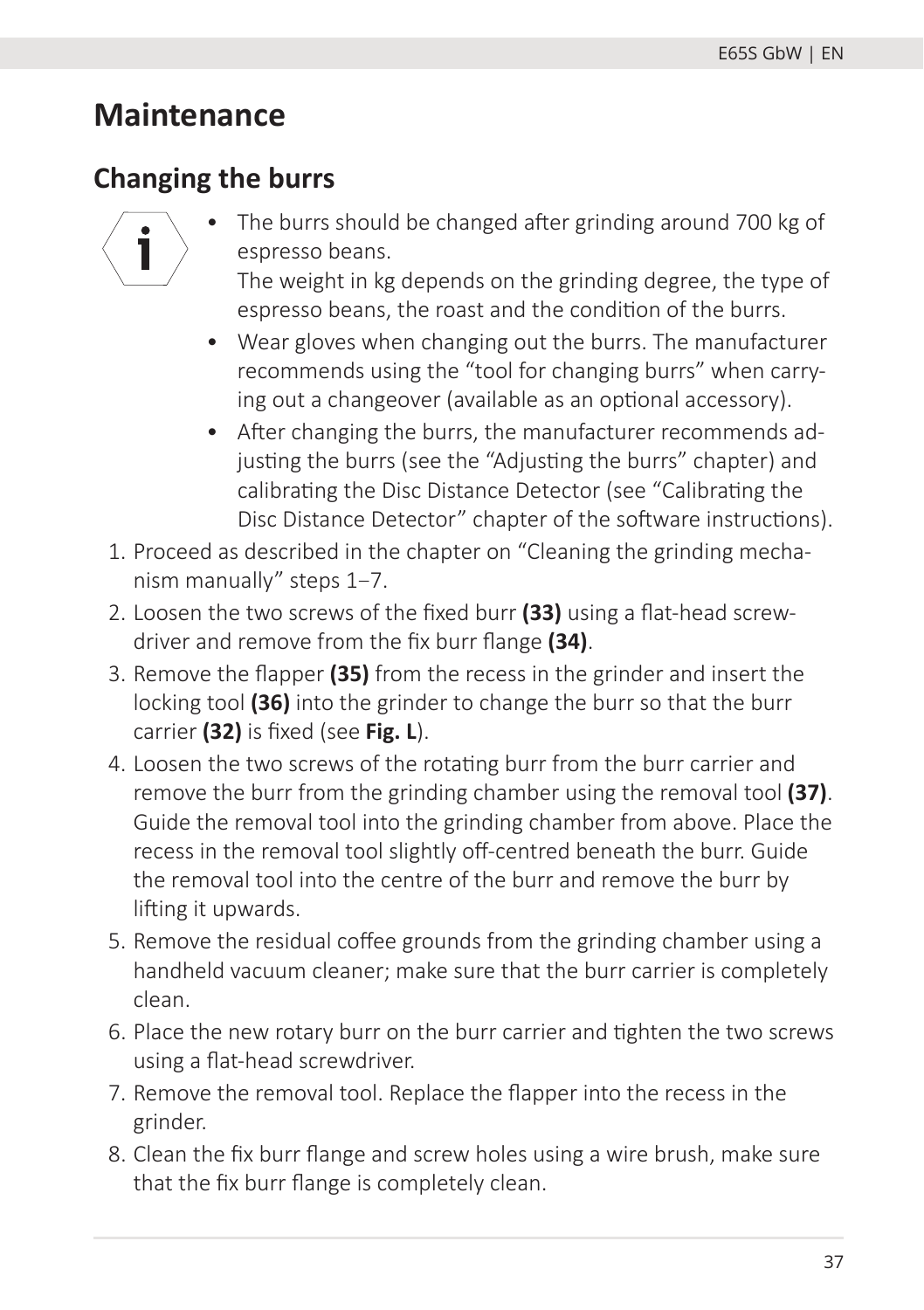- 9. Place the new fixed burr onto the fix burr flange and tighten the two screws using a flat-head screwdriver.
- 10. Place the fix burr flange onto the grinding chamber; proceed as described in chapter "Cleaning the grinding mechanism manually" steps  $10 - 14$

### **AdjusƟ ng the burrs**

- 1. Remove the grinder lid **(27)**, proceed as described in chapter "Cleaning the grinding mechanism manually" steps 1–5.
- 2. Remove any excess beans from the grinding chamber.
- 3. Set the grinding degree slider **(15)** to "0" on the grinding degree scale.
- 4. Push the lock on the adjustment ring **(38)** backwards and remove the adjustment ring (39) from the grinder by lifting it up and out (see Fig. M).
- 5. Rotate the burrs by turning the screw of the burr carrier **(32)** using a flathead screwdriver in a clockwise direction. Repeat this process several times during the adjustment.
- 6. Turn the dial zero adjustment **(42)** towards the lowest point on the Vernier scale **(41)**.

If you can hear a grinding noise, the distance between the burrs is at its smallest.

- 7. Slowly turn the grinding degree wheel towards the highest point on the grinding degree scale until you can no longer hear a grinding noise. The burrs are zeroed in.
- 8. Place the adjustment ring onto the grinder. The marking on the intermediate plate **(43, 44)** and the deepest groove of the marking on the adjustment ring **(39, 40)** must lie levelly on top of one another (see **Fig. M** and **N**). Push the adjustment ring lock backwards so that the adjustment ring snaps into the intermediate plate.
- 9. Place the grinder lid onto the grinder; proceed as described in chapter "Cleaning the grinding mechanism manually" steps 12–14.

### **Changing the fl apper**



Change the flapper if it becomes porous, deformed or very dirty.

1. Remove the grinder lid **(27)**, proceed as described in chapter "Cleaning the grinding mechanism manually" steps 1–5.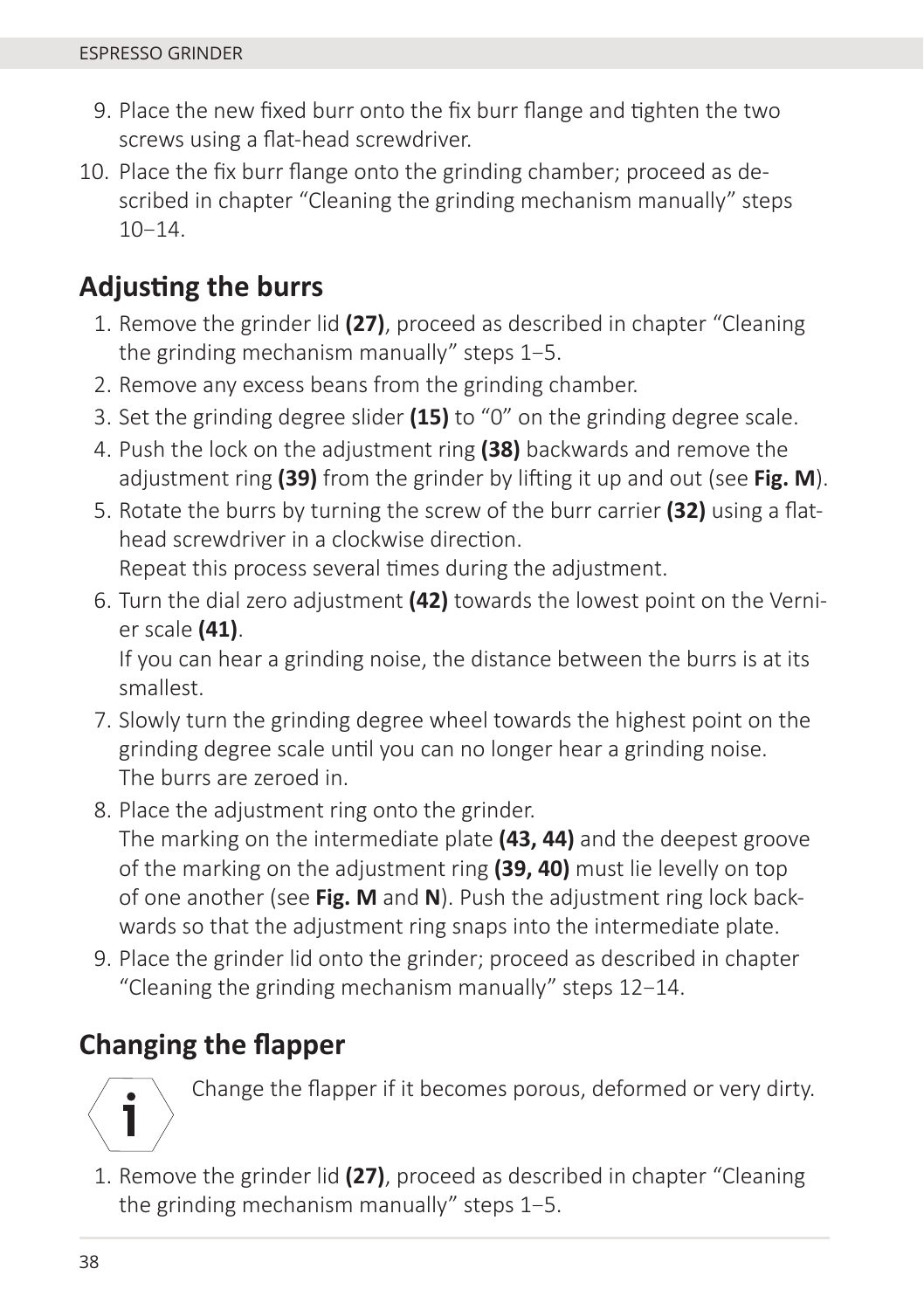- 2. Remove the flapper (35) from the recess in the grinder and insert the new flapper.
- 3. Place the grinder lid onto the grinder; proceed as described in chapter "Cleaning the grinding mechanism manually" steps 12–14.

### **Calibrating the weighing scale**



- The manufacturer recommends calibrating the scales using a 1
- kg calibration weight (available as an optional accessory):
	- every six months (if handled properly),
	- after the portafilter support has been readjusted,
	- after the grinder has been relocated.
- 1. Use a brush to remove all ground coffee etc. from the portafilter intake **(12)**, the portafilter support **(11)**, the spout **(13)** and the cover of the scales **(9)** (see the "Cleaning the casing" chapter).
- 2. Turn the controller **(3)** to select the "Service" menu item (symbol  $\mathbb{R}$ ). Confirm your selection by pressing the controller.
- 3. In the service menu, select "Calibrate weighing scales" and confirm your selection by pressing the controller.
- 4. Follow the instructions on the display **(14)**.
- 5. Place the 1 kg calibration weight onto the portafilter support as soon as the prompt appears on the display.
- 6. Follow the instructions on the display.
- 7. Remove the calibration weight from the portafilter support when the display shows that calibration is complete.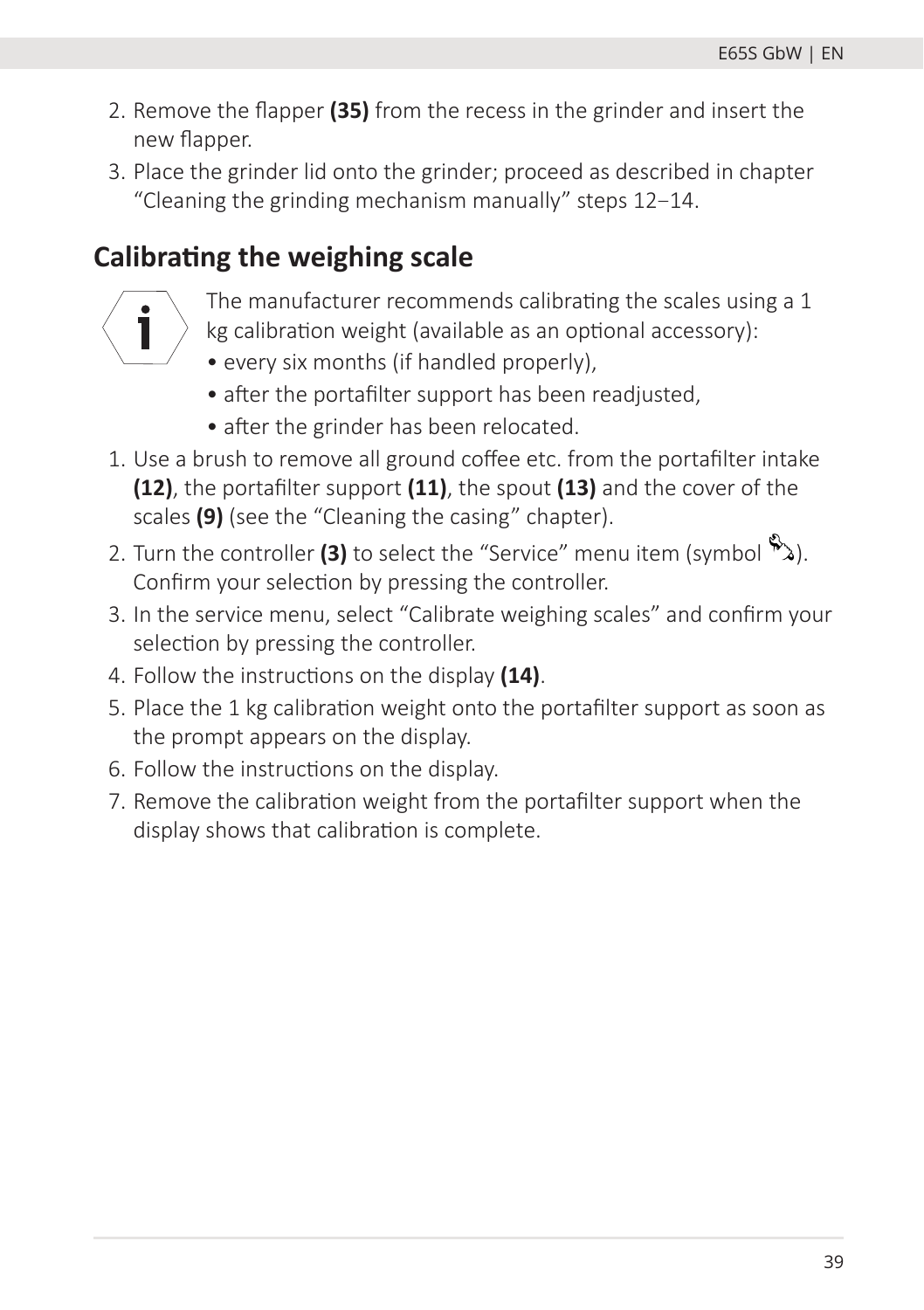# **Troubleshooting**

| Fault                                                            | Cause                                                                    | Remedy                                                                                                                                                                                                                                                                                                     |
|------------------------------------------------------------------|--------------------------------------------------------------------------|------------------------------------------------------------------------------------------------------------------------------------------------------------------------------------------------------------------------------------------------------------------------------------------------------------|
| The grinder is<br>not grinding,<br>the display is<br>not lit up. | The power<br>plug is not<br>plugged into a<br>socket.                    | $\rightarrow$ Insert the power plug into a properly<br>installed socket.                                                                                                                                                                                                                                   |
|                                                                  | The bean<br>$\bullet$<br>hopper is not<br>inserted.                      | $\rightarrow$ Insert the bean hopper (see chapter<br>"Setting up the grinder and inserting<br>the bean container").                                                                                                                                                                                        |
|                                                                  | The overcur-<br>$\bullet$<br>rent protection<br>switch was<br>triggered. | $\rightarrow$ Check whether the circuit breaker's<br>release button has popped out. Push it<br>back in if necessary. If the switch con-<br>tinues to pop out, contact your service<br>partner (see the section "Maintenance<br>and service").                                                              |
|                                                                  | The electri-<br>cal fuse has<br>tripped.                                 | $\rightarrow$ Check the electrical fuse. Bring it back<br>to its original state or swap it. Check<br>whether other loads are connected to<br>this fuse and if so, pull their plugs. If<br>the back-up fuse trips repeatedly, con-<br>tact your service partner (see chapter<br>"Maintenance and service"). |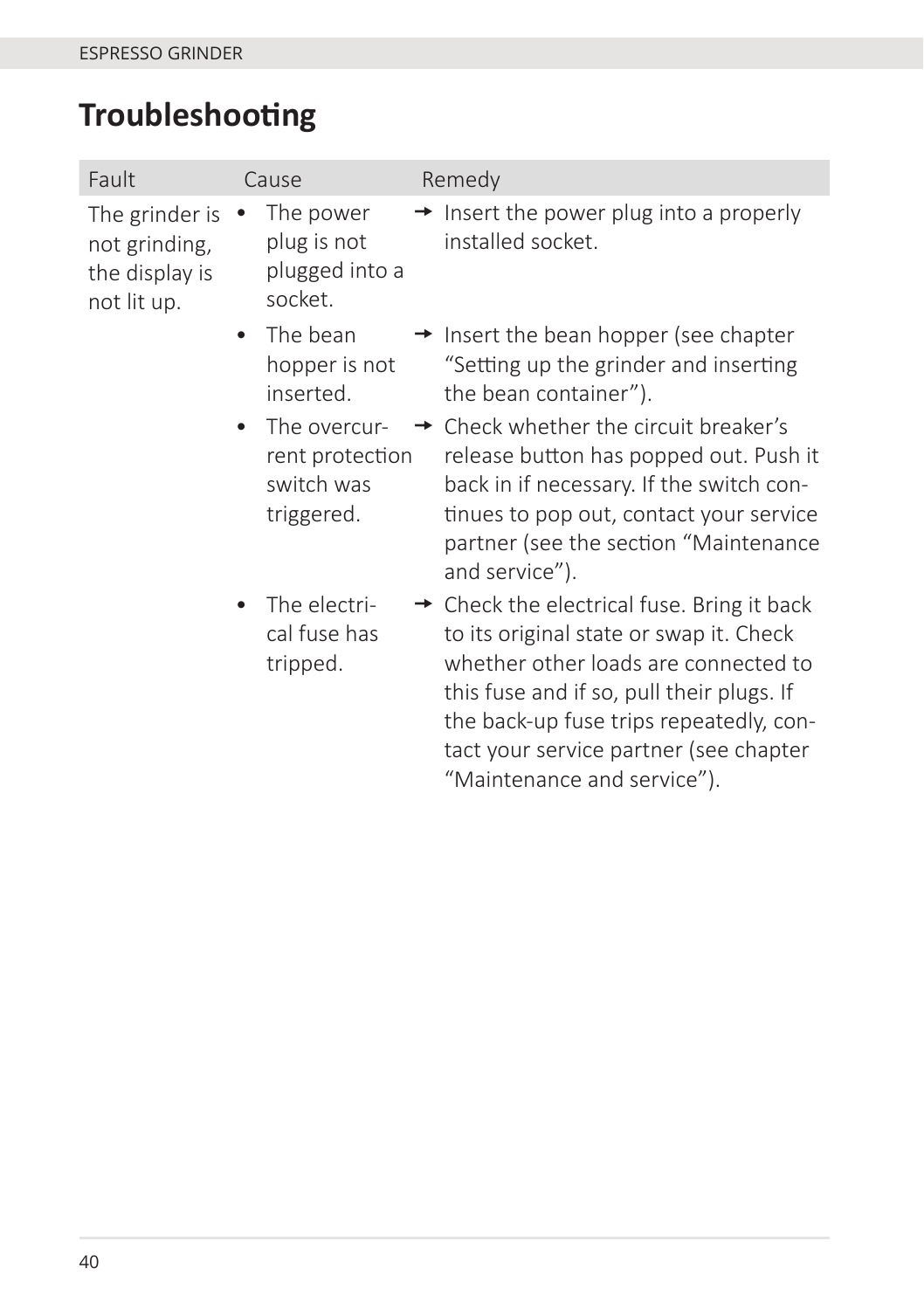| Fault                                                                    | Cause                                                                                                                 | Remedy                                                                                                                                                                                                                                                             |
|--------------------------------------------------------------------------|-----------------------------------------------------------------------------------------------------------------------|--------------------------------------------------------------------------------------------------------------------------------------------------------------------------------------------------------------------------------------------------------------------|
| The grinder is<br>humming but<br>not grinding.                           | The grinding<br>mechanism is<br>clogged.                                                                              | Release the lock on the grind adjust-<br>$\rightarrow$<br>ment and set the grinding degree to<br>"8".<br>Start the grinding process.<br>The grinder clears itself.<br>Then set the grind adjustment to the<br>setting required during operation.                   |
|                                                                          | Ground coffee $\rightarrow$<br>has built up<br>in the grinder<br>because of too<br>much coffee in<br>the portafilter. | Clean the spout system<br>(see chapter "Cleaning the spout sys-<br>tem").<br>Release the lock on the grind adjust-<br>ment and set the grinding degree to<br>"8".                                                                                                  |
|                                                                          |                                                                                                                       | Start the grinding process.<br>The grinder clears itself.<br>Then set the grind adjustment to the<br>setting required during operation.                                                                                                                            |
|                                                                          | The grinding<br>degree is too<br>fine.                                                                                | Release the lock on the grind adjust-<br>ment and set the grinding degree to<br>"8".<br>Start the grinding process.                                                                                                                                                |
|                                                                          |                                                                                                                       | The grinder clears itself.<br>Then set the grind adjustment to the<br>setting required during operation.                                                                                                                                                           |
|                                                                          | A foreign<br>object is in<br>the grinding<br>mechanism.                                                               | $\rightarrow$ Clean the grinding mechanism as<br>described in the "Cleaning" section<br>and remove the foreign object as you<br>do so. If the foreign object cannot be<br>removed, contact your service partner<br>(see the section "Maintenance and<br>service"). |
| The grinder is<br>not grinding;<br>the display is<br>permanently<br>red. | The grinder is<br>not measuring.                                                                                      | Calibration of the weighing scales is<br>$\rightarrow$<br>required (see "Calibrating the weighing<br>scale").                                                                                                                                                      |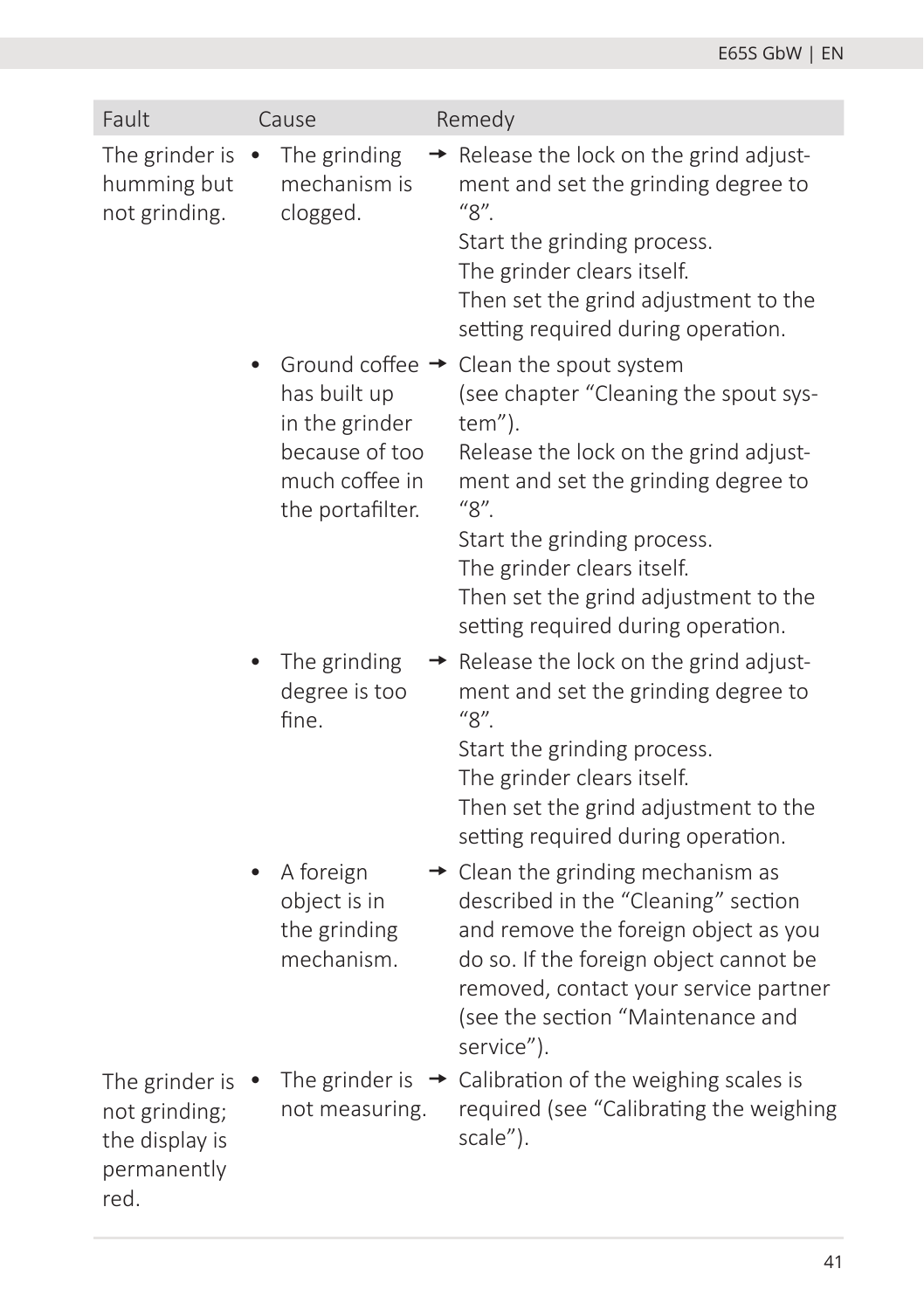#### ESPRESSO GRINDER

| Fault                                                                                                     | Cause                                                                                                                                     | Remedy                                                                                                                                                                          |
|-----------------------------------------------------------------------------------------------------------|-------------------------------------------------------------------------------------------------------------------------------------------|---------------------------------------------------------------------------------------------------------------------------------------------------------------------------------|
| The grinder is<br>not grinding<br>fine enough.                                                            | The burrs are<br>worn out or<br>require read-<br>justment.                                                                                | $\rightarrow$ Clean/change the burrs or adjust the<br>burrs (see "Cleaning/changing the<br>burrs"; "Adjusting the burrs").                                                      |
| The grinder<br>does not<br>grind con-<br>tinuously or<br>the grinding<br>process stops<br>intermittently. | ton is faulty.                                                                                                                            | The start but- $\rightarrow$ Contact your supplier<br>(see the section "Maintenance and<br>service").                                                                           |
| The grinder is<br>not weighing<br>correctly/it<br>is weighing<br>imprecisely.                             | The weigh-<br>$\bullet$<br>ing scale has<br>shifted.<br>The installa-<br>tion location is<br>not stable (e.g.<br>windy, vibra-<br>tions). | $\rightarrow$ Calibration of the scales is required (see<br>"Calibrating the scales").<br>$\rightarrow$ Place the grinder on a stable surface<br>that does not shake or wobble. |
| The grinder<br>does not<br>deposit the<br>grounds into<br>the centre of<br>the inserted<br>portafilter.   | The spout is<br>not correctly<br>aligned with<br>the portafilter.                                                                         | $\rightarrow$ Align the spout correctly with the<br>portafilter used (see "Setting up the<br>portafilter support and spout").                                                   |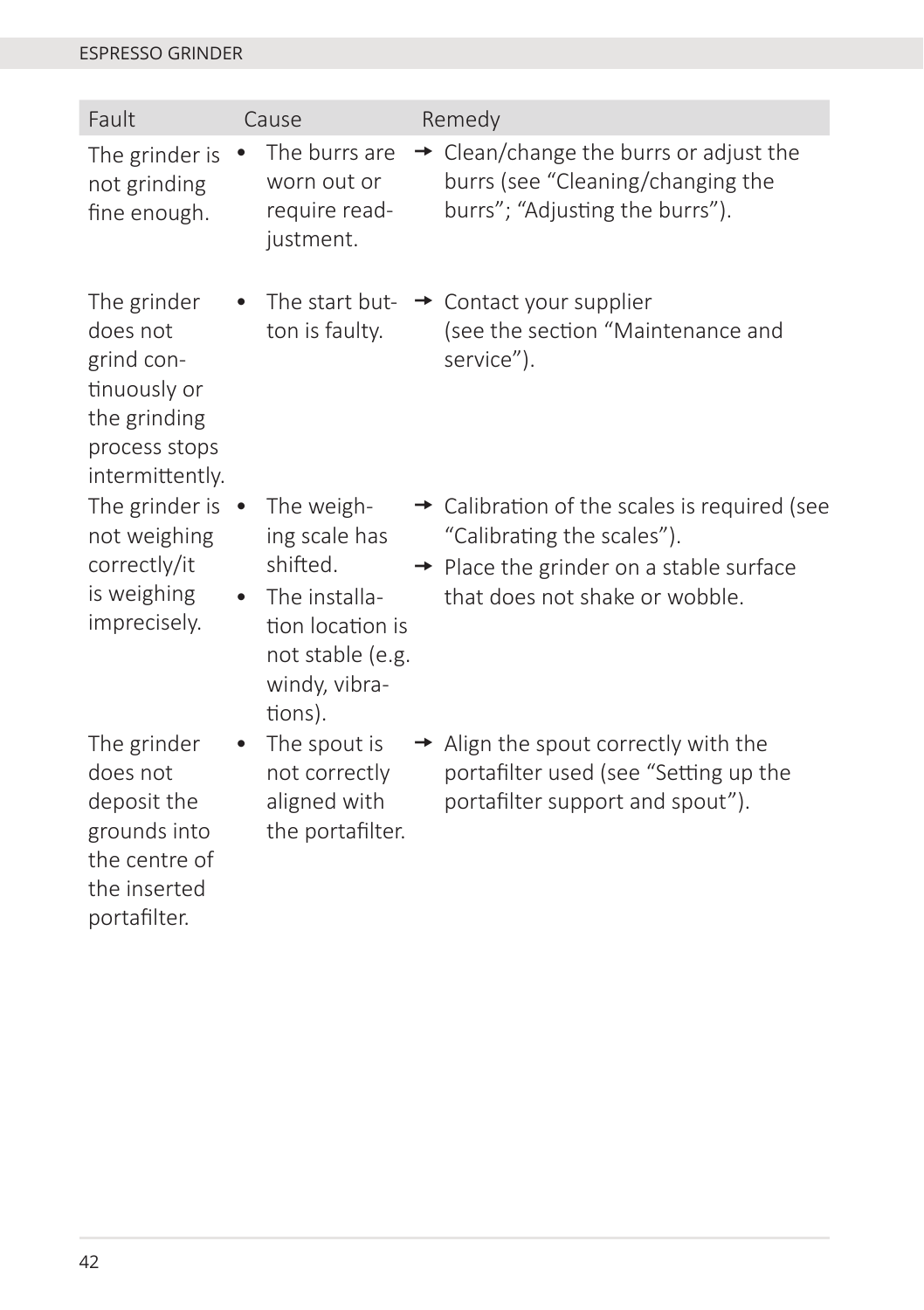| Fault                                                     | Cause                                                                                                                    | Remedy                                                                                                                                                                                                                                                                                                                                                  |
|-----------------------------------------------------------|--------------------------------------------------------------------------------------------------------------------------|---------------------------------------------------------------------------------------------------------------------------------------------------------------------------------------------------------------------------------------------------------------------------------------------------------------------------------------------------------|
| The grinder's<br>dispensing<br>accuracy is<br>decreasing. | The envi-<br>ronmental<br>conditions<br>have changed,<br>e.g. where<br>the grinder is<br>located.<br>interval has        | $\rightarrow$ Calibration of the scales is required (see<br>"Calibrating the scales").<br>The calibration $\rightarrow$ Calibration of the scales is required (see<br>"Calibrating the scales").                                                                                                                                                        |
|                                                           | been exceed-<br>ed.                                                                                                      |                                                                                                                                                                                                                                                                                                                                                         |
|                                                           | The spout is<br>clogged.<br>Too much<br>ground coffee<br>has been de-<br>posited in solid<br>form inside<br>the grinder. | $\rightarrow$ Remove the spout or clean the spout<br>from the outside with a brush with the<br>grinder switched off.<br>Release the lock on the grind adjust-<br>ment and set the grinding<br>degree to "8".<br>Start the grinding process.<br>The grinder clears itself.<br>Then set the grind adjustment to the<br>setting required during operation. |
|                                                           | The grinder<br>spout is dam-<br>aged.<br>The flapper is                                                                  | + Contact your service partner<br>(see the section "Maintenance and<br>service").<br>→ Clean the flapper (see "Cleaning the                                                                                                                                                                                                                             |
|                                                           | dirty.                                                                                                                   | flapper").                                                                                                                                                                                                                                                                                                                                              |
|                                                           | The flapper is<br>faulty.                                                                                                | → Change the flapper (see "Changing the<br>flapper").                                                                                                                                                                                                                                                                                                   |
| The bean<br>hopper<br>cannot be<br>attached.              | There are<br>$\bullet$<br>beans in the<br>bean hopper<br>intake.                                                         | $\rightarrow$ Remove the beans from the bean hop-<br>per intake.                                                                                                                                                                                                                                                                                        |
|                                                           | The rubber<br>$\bullet$<br>ring is not<br>lying flat in the<br>bean hopper<br>intake.                                    | $\rightarrow$ Ensure that the rubber ring is correctly<br>in place and is lying flat in the bean<br>hopper intake.                                                                                                                                                                                                                                      |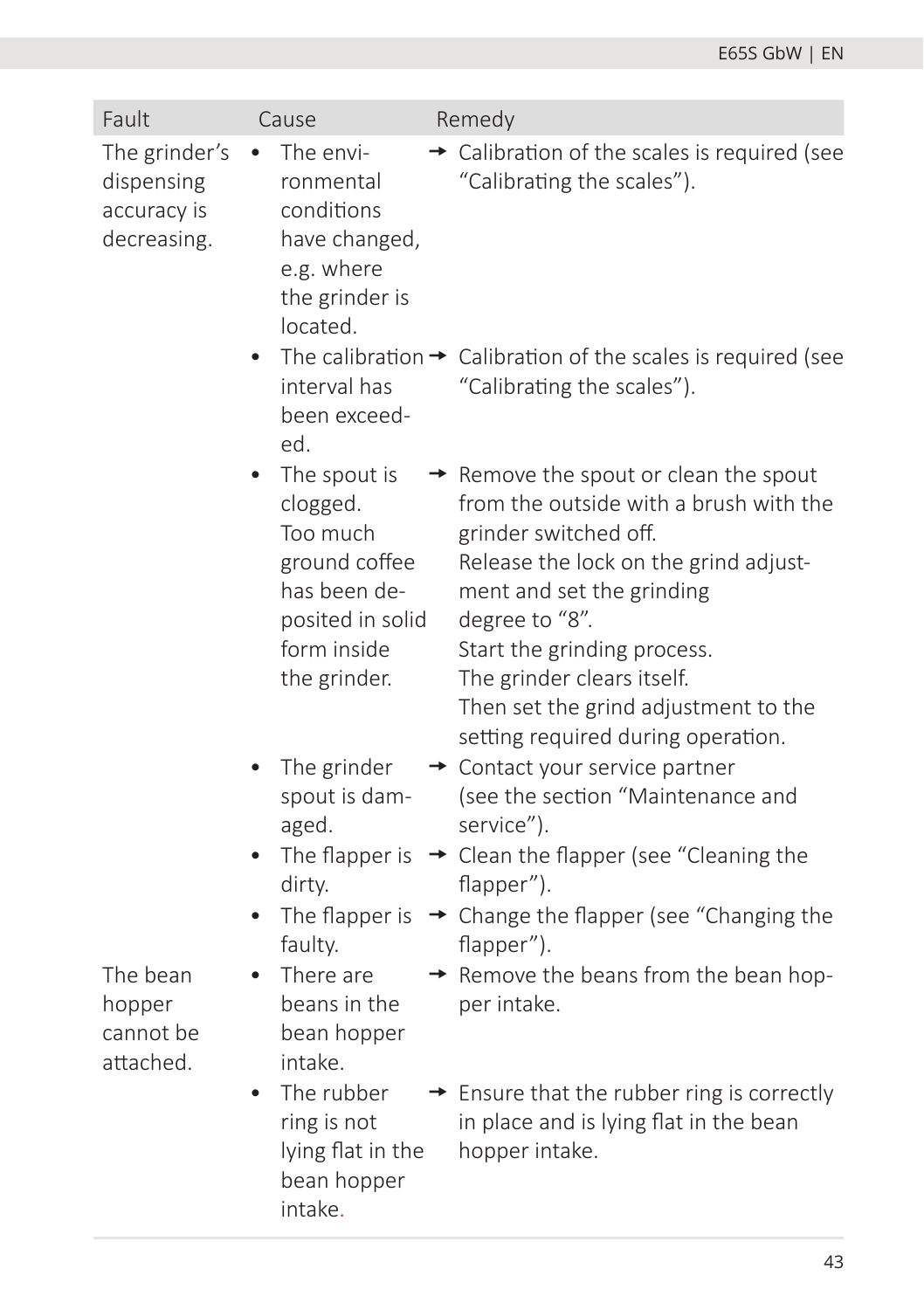| Fault                                     | Cause                                                                | Remedy                                                                                       |
|-------------------------------------------|----------------------------------------------------------------------|----------------------------------------------------------------------------------------------|
| The grinder<br>lid cannot be<br>attached. | $\bullet$ The fix burr<br>flange is not<br>installed cor-<br>rectly. | $\rightarrow$ Align the fix burr flange correctly (see<br>"Cleaning the burrs").             |
|                                           | • The adjust-<br>ment ring is<br>not installed<br>correctly.         | $\rightarrow$ Align the adjustment ring correctly (see<br>"Zeroing in the grinding degree"). |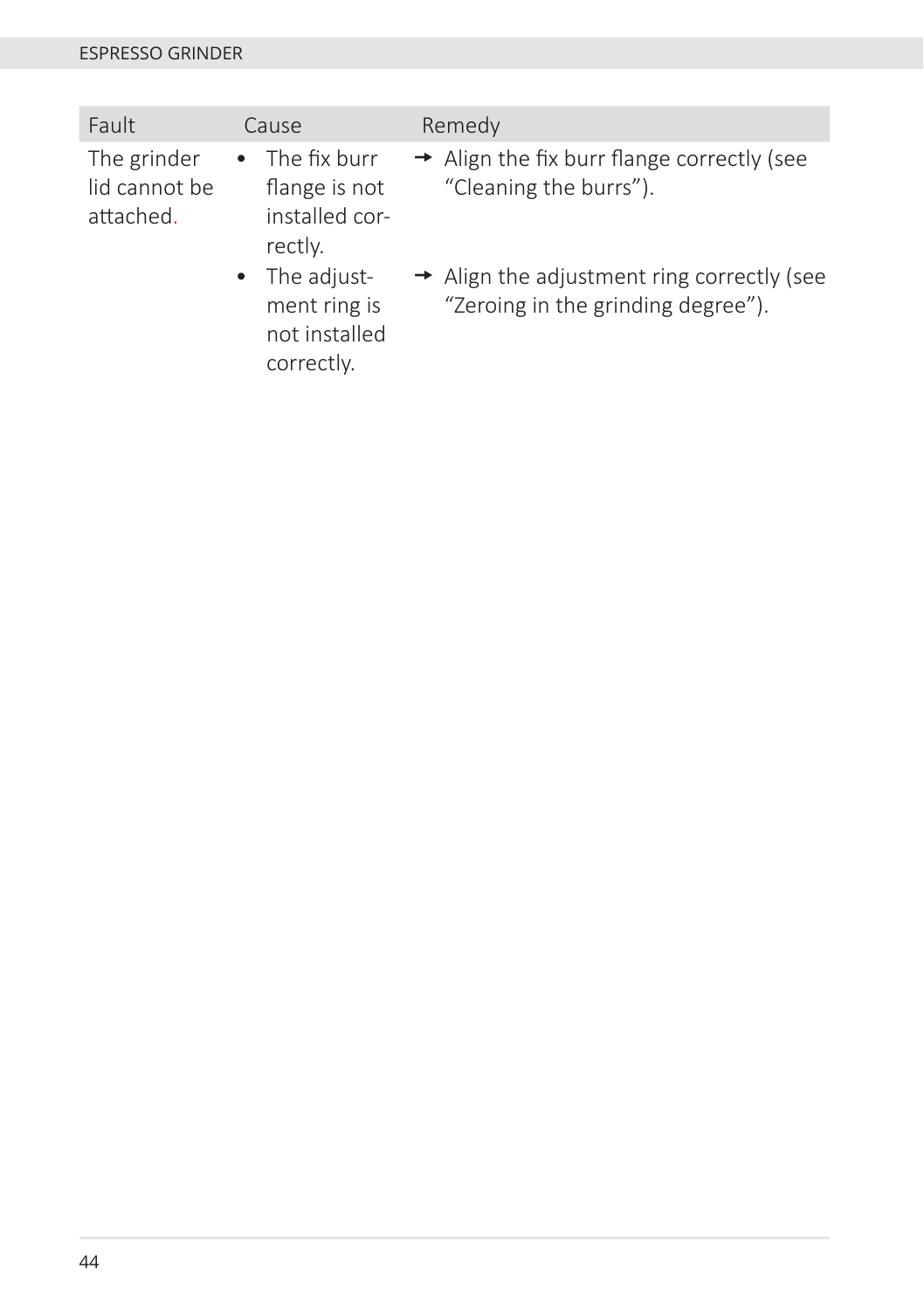### **Technical data**

Model: E65S GbW Voltage/frequency: 100 V; 50/60 Hz

Protection type: IPX1 Protection class:  $\Box$ Fuse: 16 A-slow/15 A Idle speed: 50 Hz: 60 Hz: Sound emission value (during grinding): 70 dBA Grinding output (fine–coarse):  $4-6$  g/s<sup>\*</sup> Max. permitted operating cycle: 100 V; 50/60 Hz: 2 double espressi/min.

Recommended pause: 15–26 seconds

Max. daily output: 30 kg Dimensions (W  $\times$  D  $\times$  H): 195  $\times$  283  $\times$  620 mm Weight (net): 12.2 kg Max. funnel filling quantity: 1.2 kg

110–127 V; 60 Hz 220–240 V; 50/60 Hz 1 400 rpm 1 700 rpm (5 seconds on / 25 seconds off ) 110–127 V; 60 Hz: 2 double espressi/min. (4 seconds on / 26 seconds off ) 220–240 V; 50/60 Hz: 3 double espressi/min. (5 seconds on / 15 seconds off ) (depending on voltage) Max. grinding time: 10 min continuous grinding

\*depending on the espresso bean type, the grinding degree selected and the mains frequency.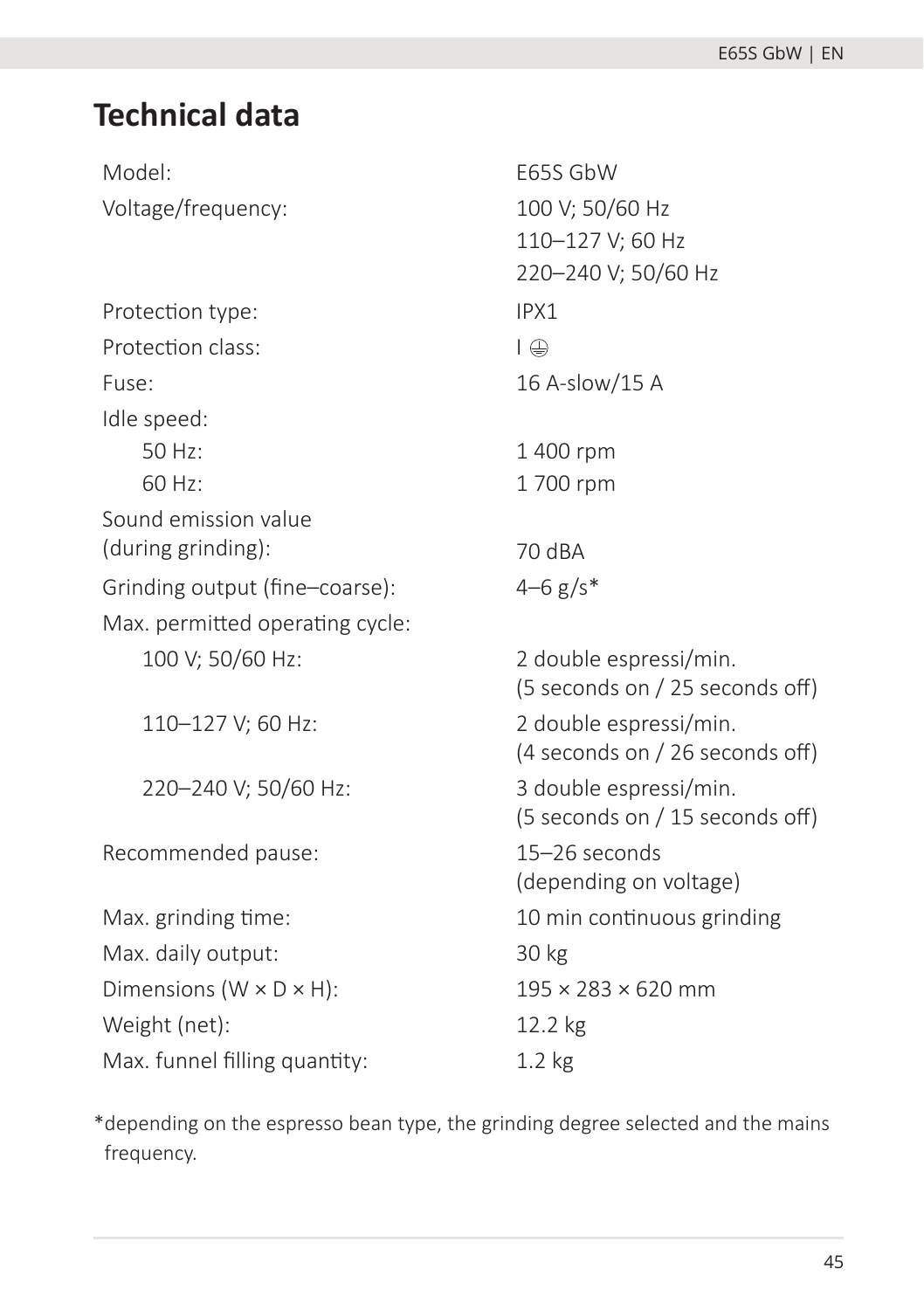## **Disposal**

### **Disposing of the packaging**



Dispose of the packaging by correctly sorting the recyclable materials. Dispose of card and cardboard as waste paper, and film as recyclable materials.

### **Disposing of the grinder**



Old appliances may not be thrown into the commercial/domestic waste!

If you can no longer use your grinder, you are **legally obliged as a user to dispose of old appliances separately from commercial/domestic waste**, e.g. at a collection point in your community/district. Then it can be ensured that old appliances are recycled professionally and negative impacts on the environment are avoided. For this reason, electrical appliances are labelled with the symbol opposite.

### **Maintenance and service**

In the event of service or maintenance, contact an Authorised Service Centre for Mahlkönig products. Customer Service can answer your questions about repairing and maintaining your product and spare parts.

Enlarged diagrams and information on spare parts are also available at:

www.mahlkoenig.de







Our application consulting team will be happy to help you with questions concerning our products and their accessories.

For all enquiries and spare parts orders, please be sure to include the article and serial number as stated on the grinder type plate.

The version of the grinder is displayed in the service menu.

Please mention this to your supplier when servicing.